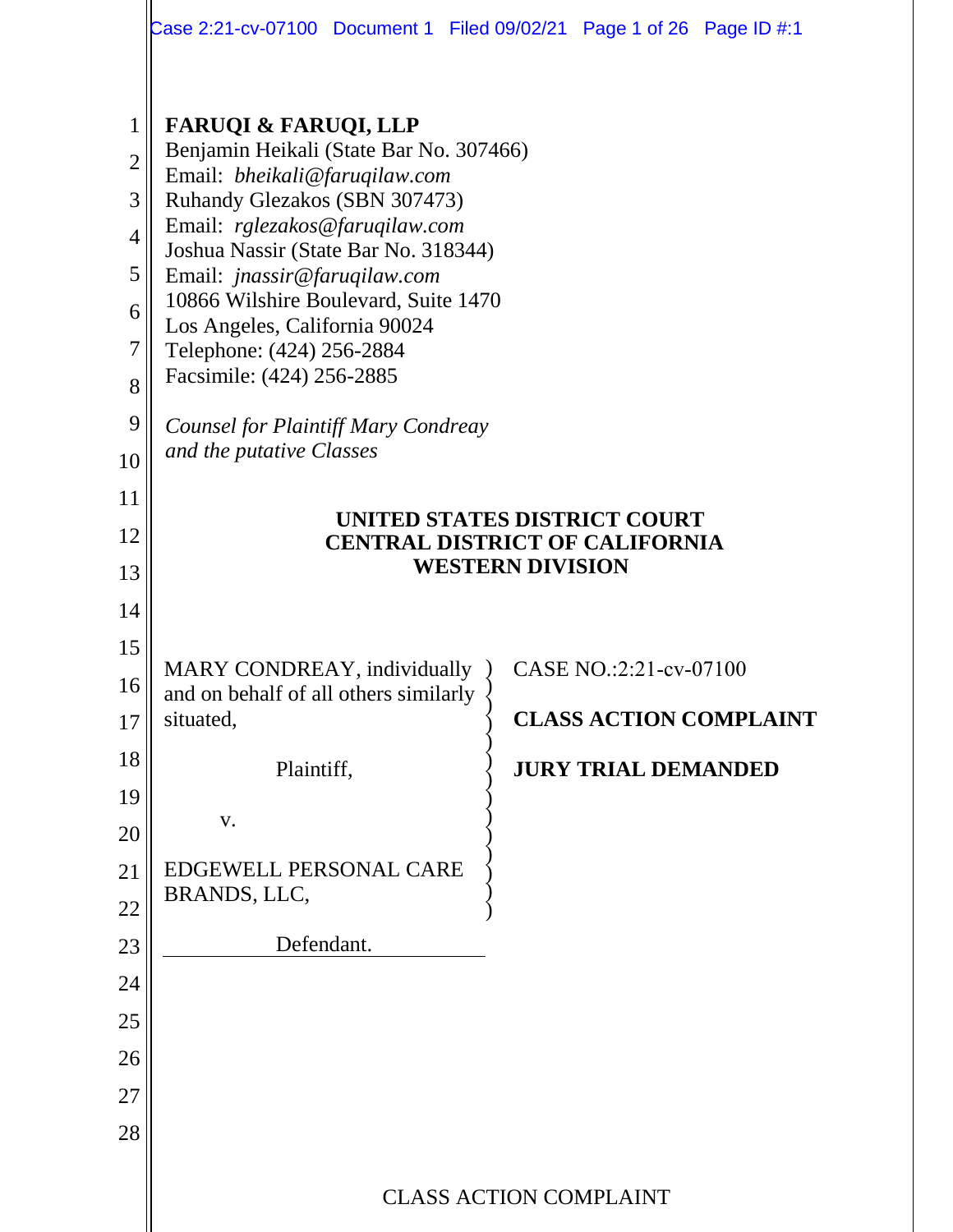1 2 3 4 Plaintiff Mary Condreay ("Plaintiff" or "Ms. Condreay") brings this Class Action Complaint against Edgewell Personal Care Brands, LLC ("Defendant"), on behalf of herself and all others similarly situated, and alleges upon information and belief, the following:

5

# **NATURE OF THE ACTION**

6 7 8 9 1. Plaintiff brings this consumer protection and false advertising class action lawsuit against Defendant regarding its misleading business practices with respect to the labeling, marketing, and sale of its Banana Boat<sup>®</sup> "Reef Friendly" sunscreen products (the "Products").<sup>1</sup>

10 11 12 13 14 15 16 2. Defendant has marketed and sold the Products with labeling, packaging, and advertising that leads consumers to believe that the Products are "Reef Friendly," when in fact, they are not. Specifically, the label of each of the Products states that the Products are "Reef Friendly." However, there are at least two active ingredients in the Products – avobenzone and octocrylene – which are not safe for coral reefs and other marine life. Thus, Defendant's claim that the Products are "Reef Friendly" is false, misleading, and deceptive.

17 18 19 20 21 3. Had Plaintiff and other consumers known that the Products contain ingredients that are harmful to coral reefs and other marine life, they would not have purchased the Products or would have paid significantly less for them. Therefore, Plaintiff and other consumers have suffered an injury-in-fact as a result of Defendant's deceptive practices.

22 23 24 4. Thus, Plaintiff, on behalf of himself and all others similarly situated, brings this case seeking damages, restitution, declaratory and injunctive relief, and all other remedies this Court deems appropriate.

- 25
- 26

27 <sup>1</sup> The "Products" are further defined and depicted in Paragraphs 16-17.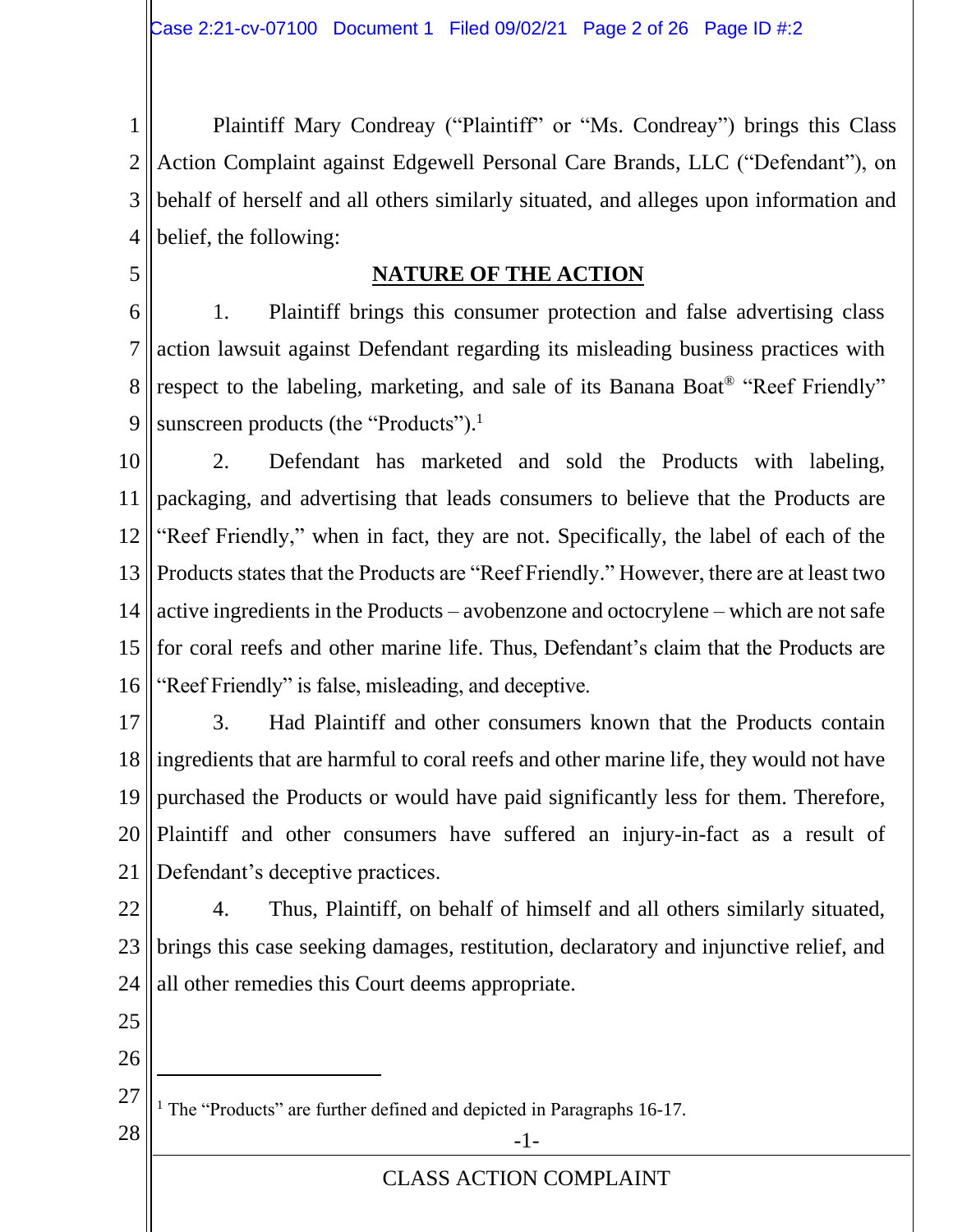1

### **JURISDICTION AND VENUE**

2 3 4 5 6 5. This Court has jurisdiction over this action pursuant to the Class Action Fairness Act of 2005, 28 U.S.C. § 1332(d)(2) ("CAFA"). The matter in controversy, exclusive of interest and costs, exceeds the sum or value of \$5,000,000, and there is diversity of citizenship between some members of the proposed Classes and Defendant.

7 8 9 10 11 12 6. This Court has personal jurisdiction over Defendant because Defendant has sufficient minimum contacts with the State of California, and/or otherwise intentionally avails itself of stores and markets in the State of California through the promotion, marketing, and sale of the Products in this State (including in this District) to render the exercise of jurisdiction by this Court permissible under traditional notions of fair play and substantial justice.

- 13 14 15 7. Venue is proper in this District pursuant to 28 U.S.C. § 1391(b)(2) because a substantial part of the events or omissions giving rise to the claim occurred in this District. Specifically, Plaintiff purchased the Products in this District.
- 16

#### **PARTIES**

17 18 19 20 21 22 23 24 25 26 27 8. Plaintiff Mary Condreay is a citizen of California and resides in Simi Valley, California. In or about March 2021, Ms. Condreay purchased a Banana Boat SPF 30 Product labeled as being "Reef Friendly," from a CVS in Simi Valley, California. In purchasing the product, Ms. Condreay saw and relied on the "Reef Friendly" representation and reasonably believed that the product was "Reef Friendly" and therefore did not contain any ingredients harmful to coral reefs and other marine life. Ms. Condreay would not have purchased the Products or would have paid significantly less for them had she known that the Products were not actually "Reef Friendly." Therefore, Ms. Condreay suffered an injury-in-fact and lost money as a result of Defendant's misleading, false, unfair, and fraudulent practices, as described herein.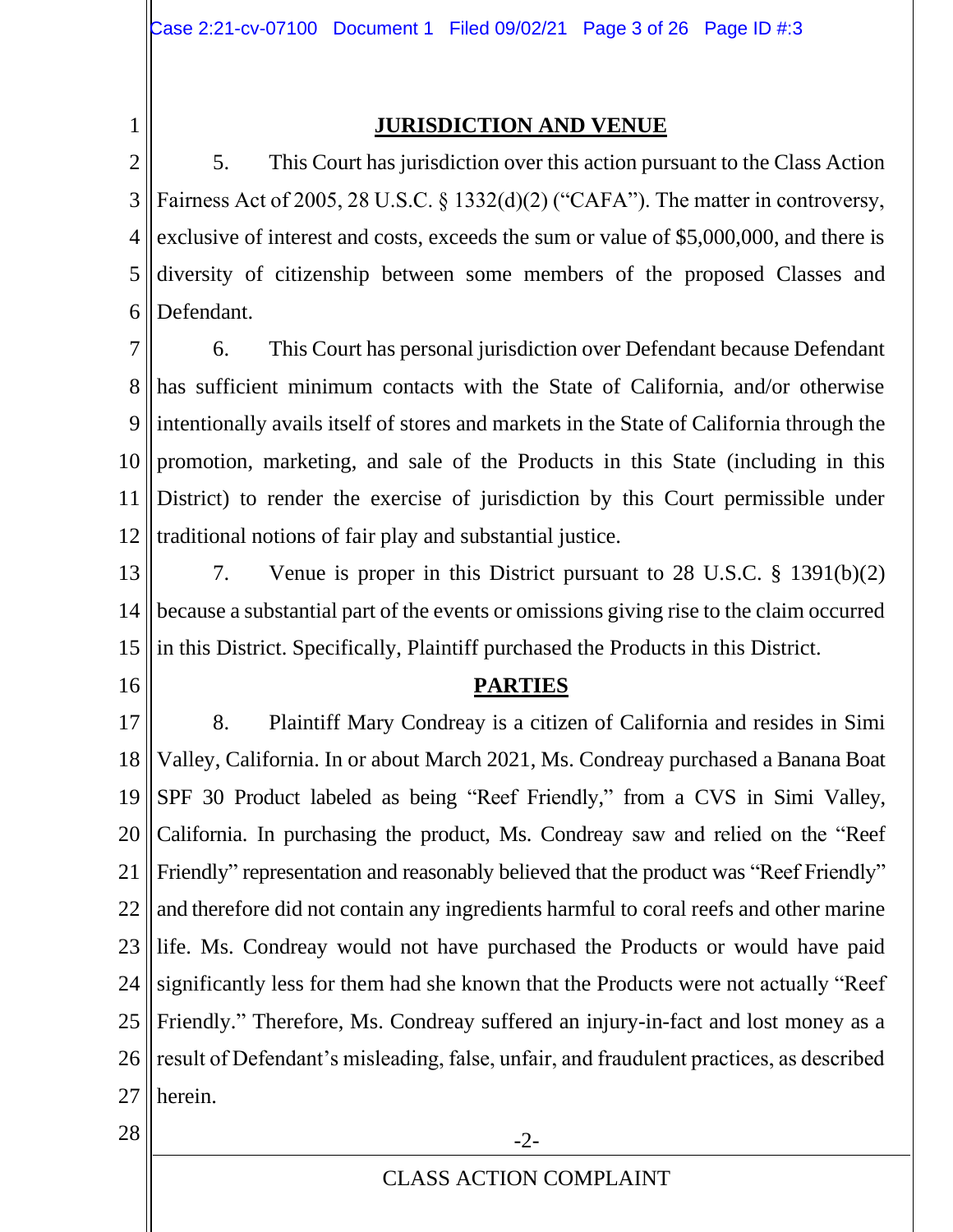1 2 3 4 5 6 7 8 9 10 11 9. Despite being misled, Ms. Condreay would purchase the Products in the future. While Ms. Condreay currently believes the Products are not "Reef Friendly," she lacks personal knowledge as to Defendant's specific business practices, leaving doubt in her mind as to the possibility in the future that some of the Products could be "Reef Friendly." This uncertainty, coupled with her desire to purchase the Products, and the fact that she regularly visits stores which sell the Products, is an ongoing injury that can and would be rectified by an injunction enjoining Defendant from making the false and/or misleading representations alleged herein. In addition, Class members will continue to purchase the Products, reasonably but incorrectly believing that they are "Reef Friendly," absent an injunction.

12 13 14 15 16 17 18 10. Defendant Edgewell Personal Care Brands, LLC is a Connecticut limited liability company which maintains its principal place of business in Shelton, Connecticut. Defendant, directly and/or through its agents, is responsible for the manufacturing, packaging, marketing, distribution, and sale of the Products in California, including in this District. Defendant is a subsidiary of Edgewell Personal Care Co., a publicly traded company that owns household personal care brands such as Banana Boat, Schick, Playtex, Hawaiian Tropic, and Edge.

19

# **FACTUAL ALLEGATIONS**

# 20

# **I. Coral Reefs, Marine Life, and Sunscreen**

21 22 11. Coral reefs are a critical component of our environment, supporting millions of species of fish, invertebrates, and algae.<sup>2</sup>

23 24 25 12. Coral belong to the *Cnidaria* family, which are soft bodied animals that engage in symbiosis with algae (zooxanthellae). Zooxanthellae live on coral. Their

<sup>27</sup>  $28 \parallel$  -3-<sup>2</sup> *Fact Facts Coral Reefs*,<https://coast.noaa.gov/states/fast-facts/coral-reefs.html> (last visited September 2, 2021).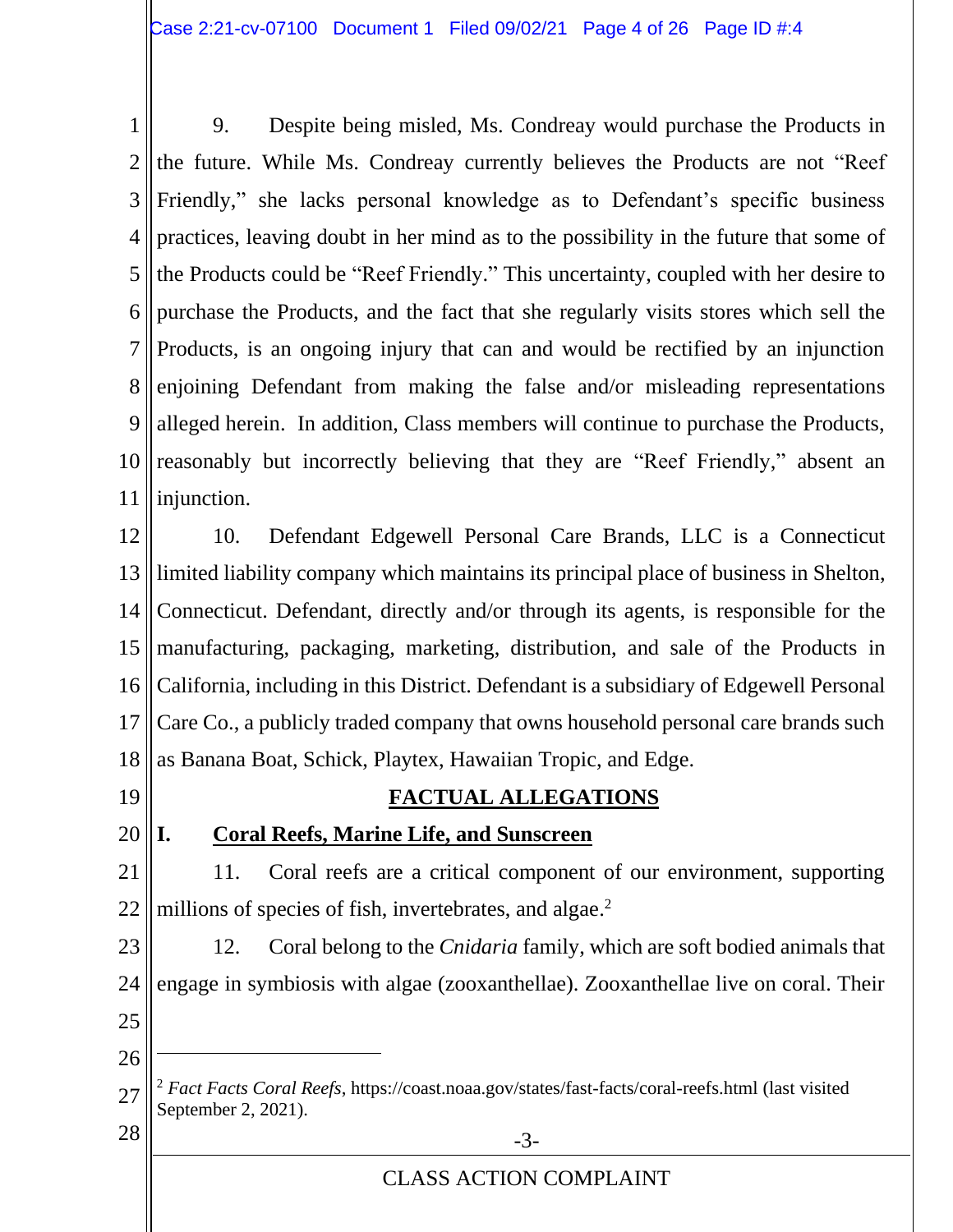1 2 3 4 5 6 photosynthesis gives coral energy, and the algae itself provides the coral's vibrant colors. As coral grows, it forms branching structures culminating in reefs. When coral reefs face oxidative stress from pollutants, they expel the algae from their surface, turning the coral white (also known as bleaching). This process often leads to the coral reef's demise.<sup>3</sup> For these reasons, coral reefs are endangered, with warnings being issued by oceanic societies worldwide.

7

8 9 10 13. According to studies, up to 14,000 tons of sunscreen are estimated to wash into coral reefs around the globe each year.<sup>4</sup> The chemical compounds found in sunscreen products that wash into coral reefs can cause abrupt and complete bleaching of hard corals, even at extremely low concentrations.<sup>5</sup>

11 12 13 14. For these reasons, there has been a surge in the manufacture, advertising, and sale of sunscreen products purporting to be safe or friendly for reefs and other marine life. 6

14

# **II. Defendant and the Products**

15 16 15. Defendant is a leading manufacturer and merchant of sunscreen products, including its Banana Boat® line of sunscreen products.

17 18 19 20 16. The Products at issue in this action are Defendant's Banana Boat® Sport Ultra sunscreen products bearing a "Reef Friendly" representation on the front label. The Products include, but are not limited to, the following products (in various sizes):

21

23 4 *Id*.

24 <sup>5</sup> *Bleached, But Not by the Sun; Sunscreen Linked to Coral Damage,* 

27 <sup>6</sup> *Your Guide to Reef Friendly Sunscreens*, https://www.surfrider.org/coastal-blog/entry/yourguide-to-reef-friendly-sunscreens, (last visited on September 2, 2021)

<sup>22</sup> <sup>3</sup> Samantha L. Schneider and Henry W. Lim*, Review of environmental effects of oxybenzone and other sunscreen active ingredients*, J. Am. Acad. Dermatology (2019)

<sup>25</sup> 26 https://www.ncbi.nlm.nih.gov/pmc/articles/PMC2291012/*,* (last visited on September 2, 2021); *Protect Yourself and Protect the Reef*, [https://www.nps.gov/articles/protect-yourself-and-protect](https://www.nps.gov/articles/protect-yourself-and-protect-the-reef.htm)[the-reef.htm](https://www.nps.gov/articles/protect-yourself-and-protect-the-reef.htm) (last visited September 2, 2021)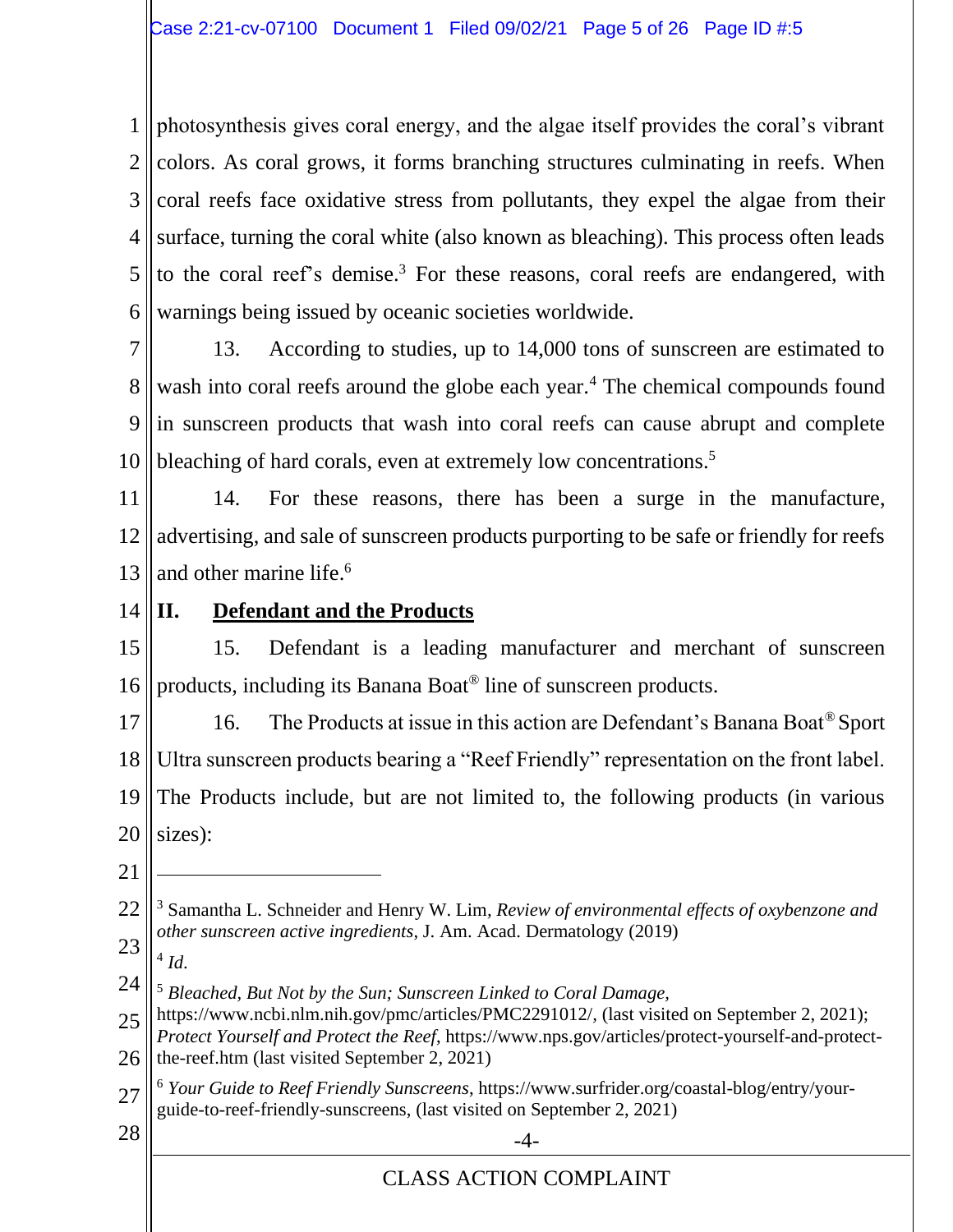|                | Case 2:21-cv-07100 Document 1 Filed 09/02/21 Page 6 of 26 Page ID #:6                  |
|----------------|----------------------------------------------------------------------------------------|
| 1              | Banana Boat® Sport Ultra Sunscreen Lotion SPF 15<br>a.                                 |
| $\overline{2}$ | Banana Boat® Sport Ultra Sunscreen Lotion SPF 30<br>$\mathbf b$ .                      |
| 3              | Banana Boat® Sport Ultra Sunscreen Lotion SPF 50+<br>$\mathbf{c}$ .                    |
| $\overline{4}$ | Banana Boat® Sport Ultra Sunscreen Spray SPF 15<br>d.                                  |
| 5              | Banana Boat® Sport Ultra Sunscreen Spray SPF 30<br>e.                                  |
| 6              | f.<br>Banana Boat® Sport Ultra Sunscreen Spray SPF 50+                                 |
| 7              | Banana Boat® Sport Ultra Sunscreen Spray SPF 50+<br>g.                                 |
| 8              | Banana Boat® Sport Coolzone Sunscreen Spray SPF 30<br>h.                               |
| 9              | i.<br>Banana Boat® Sport Coolzone Sunscreen Spray SPF 50+                              |
| 10             | $\mathbf{j}$ .<br>Banana Boat® Sport Ultra Sunscreen Stick SPF 50+                     |
| 11             | As depicted below, Defendant has labeled, packaged, marketed,<br>17.                   |
| 12             | distributed and sold the Products with the prominent representation on the front label |
| 13             | that the Products are "Reef Friendly."                                                 |
| 14             |                                                                                        |
| 15             |                                                                                        |
| 16             |                                                                                        |
| 17             |                                                                                        |
| 18             |                                                                                        |
| 19             |                                                                                        |
| 20<br>21       |                                                                                        |
| 22             |                                                                                        |
| 23             |                                                                                        |
| 24             |                                                                                        |
| 25             |                                                                                        |
| 26             |                                                                                        |
| 27             |                                                                                        |
| 28             | $-5-$                                                                                  |
|                | <b>CLASS ACTION COMPLAINT</b>                                                          |
|                |                                                                                        |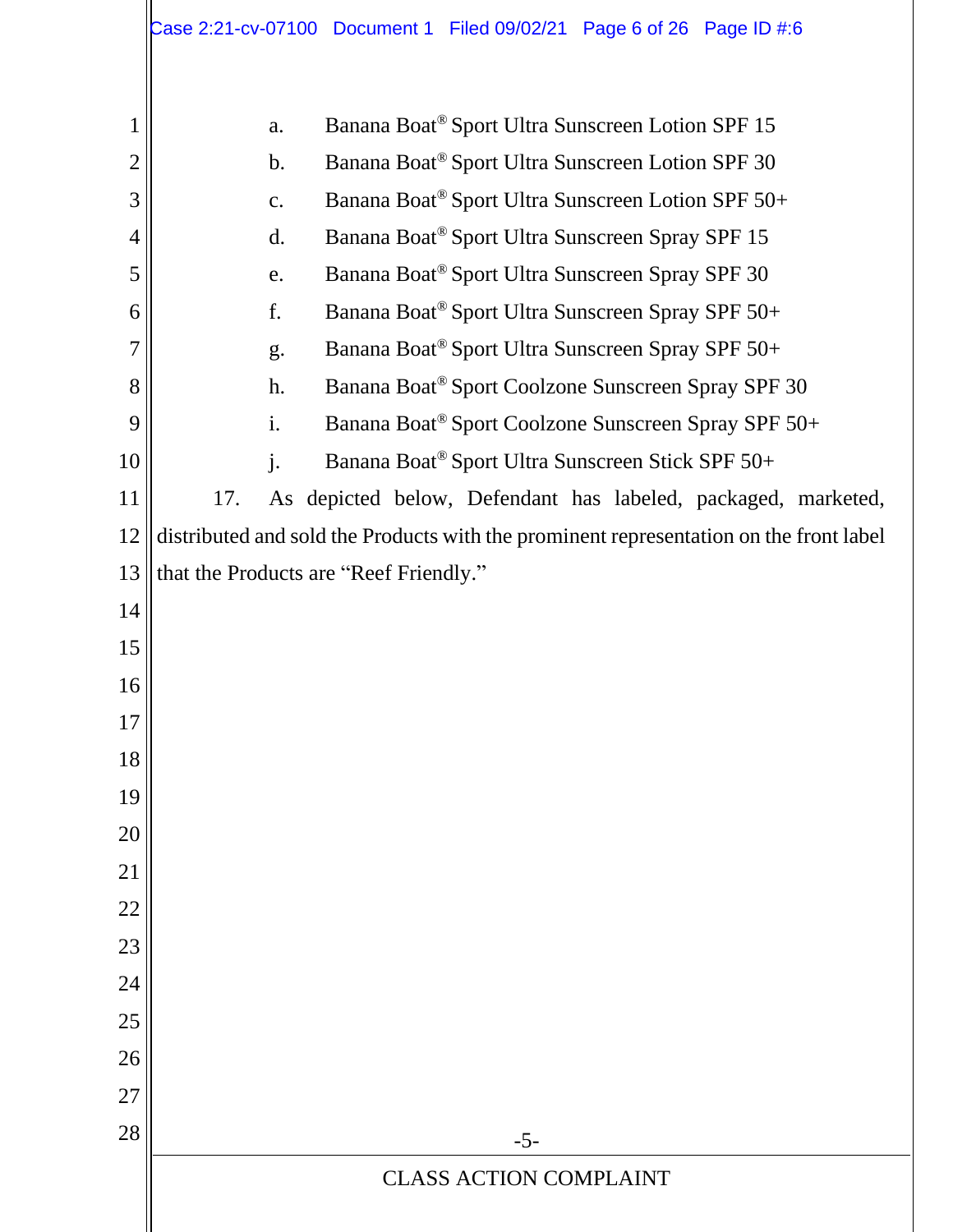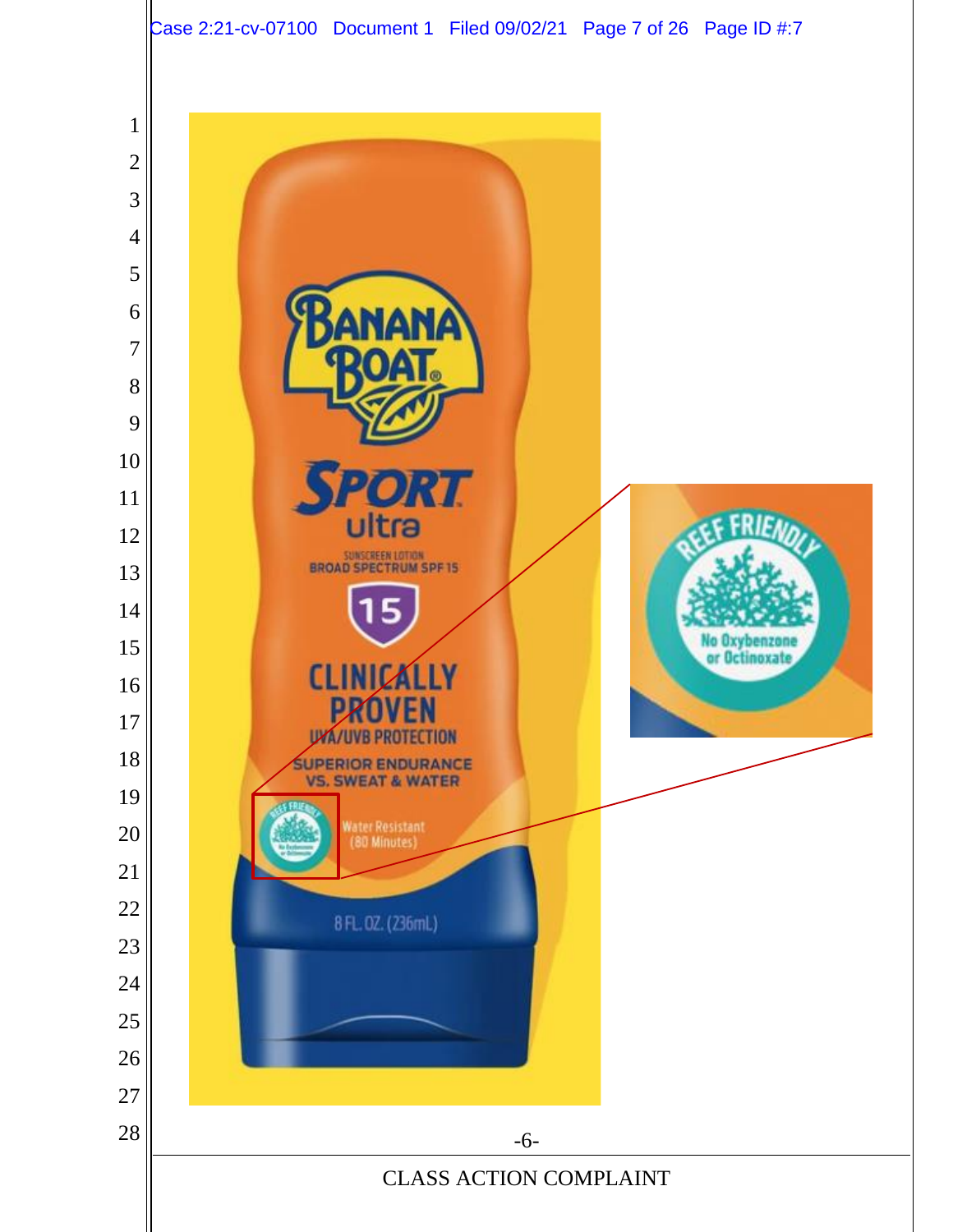1 2 3 18. By representing that the Products are "Reef Friendly," Defendant leads consumers into reasonably believing that the Products contain only ingredients that are safe for coral and other marine life.

4

7

5 6 19. However, this representation is deceptive and misleading because the Products contain at least two active ingredients – avobenzone and octocrylene – that are harmful to coral reefs and other marine life.

**III. Avobenzone and Octocrylene**

8 9 10 20. Both avobenzone and octocrylene are well documented as being harmful to coral reefs and lead to coral bleaching and other harmful effects on reef reproduction.<sup>7</sup>

11 12 13 14 15 16 17 18 21. Specifically, octocrylene is an endocrine disruptor and has demonstrated reproductive and developmental toxicities for both marine mammals and various other marine life, such as fish and coral.<sup>8</sup> Indeed, according to ecotoxicologist Craig Downs, studies have shown that "fish exposed to octocrylene exhibited endocrine disruption, brain deformities in larvae and reproductive toxicity."<sup>9</sup> Furthermore, a study published in 2014 in the journal *Science of the Total Environment*, for example, found that octocrylene might affect brain and liver development in zebrafish, a fish commonly found in coral reefs.<sup>10</sup>

19

- 22 <sup>8</sup> *Benzophenone Accumulates over Time from the Degradation of Octocrylene in Commercial Sunscreen Products,* https://pubs.acs.org/doi/10.1021/acs.chemrestox.0c00461(last visited September 2, 2021)
- 23
- 24 <sup>9</sup> *Hawaii Senate Bill Bans Harmful Sunscreen Chemicals*,
- 25 https://biologicaldiversity.org/w/news/press-releases/hawaii-senate-bill-bans-harmful-sunscreenchemicals-2021-
- 03-09/ (last visited September 2, 2021)
- 26 <sup>10</sup> *Accumulation and effects of the UV- filter octocrylene in adult and embryonic zebrafish,*
- 27 https://www.sciencedirect.com/science/article/abs/pii/S0048969714000242?via%3Dihub (last visited September 2, 2021)
- 
- $28 \parallel$  -7-

<sup>20</sup> 21 <sup>7</sup> *Protect Yourself and Protect the Reef*, https://www.nps.gov/articles/protect-yourself-and-protectthe-reef.htm (last visited September 2, 2021)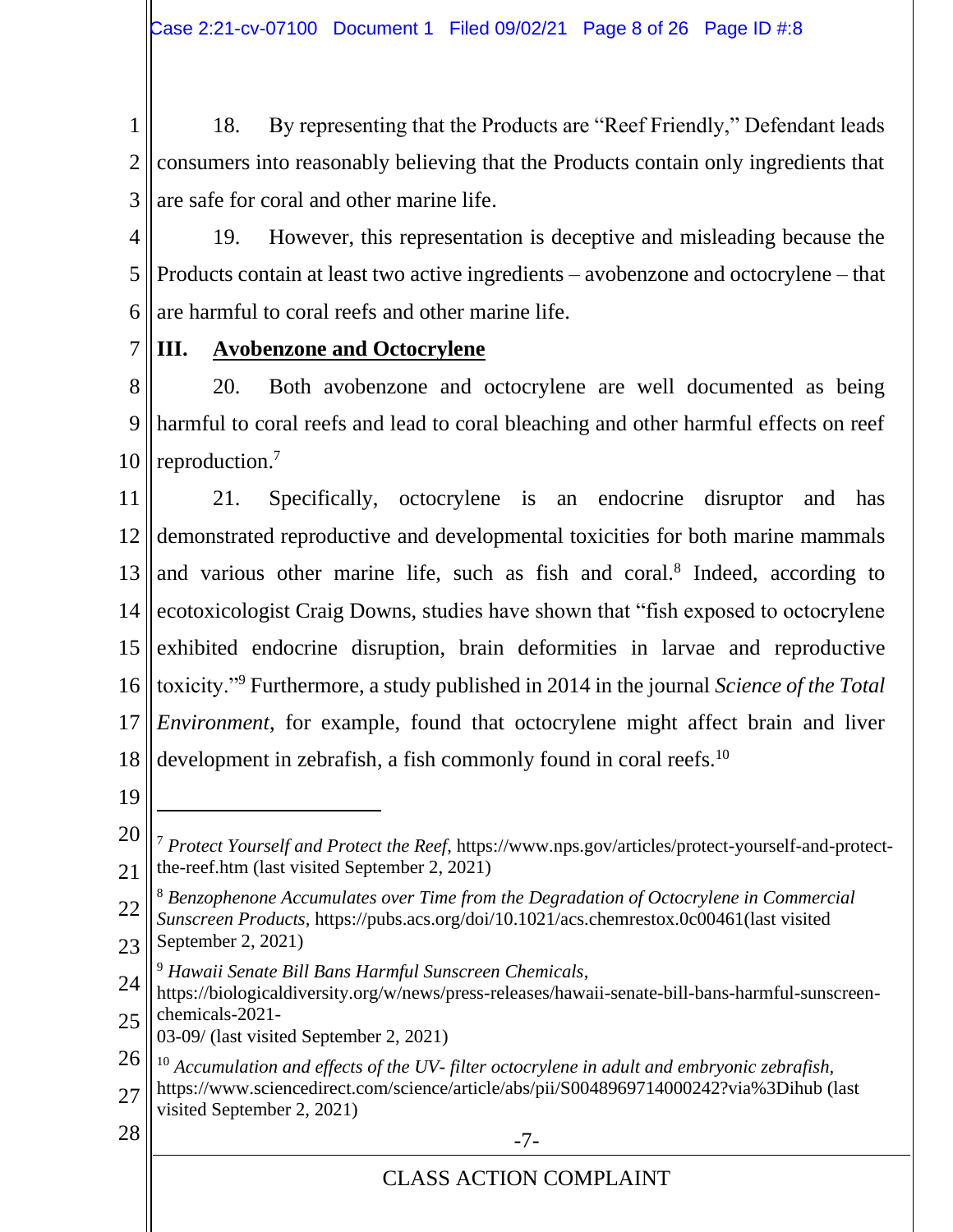22. Avobenzone is also a known endocrine disruptor that can reduce coral resilience against high ocean temperatures that are killing corals through global warning. Furthermore, avobenzone may kill corals' cells which induces a bleaching effect on them.

 23. For these reasons, octocrylene is on Haereticus Environment Laboratory's<sup>12</sup> List (the "HEL List") of ingredients that are unsafe for ocean systems. Moreover, octocrylene is on the National Ocean Service's (an office within the U.S. Department of Commerce National Oceanic and Atmospheric Administration) list



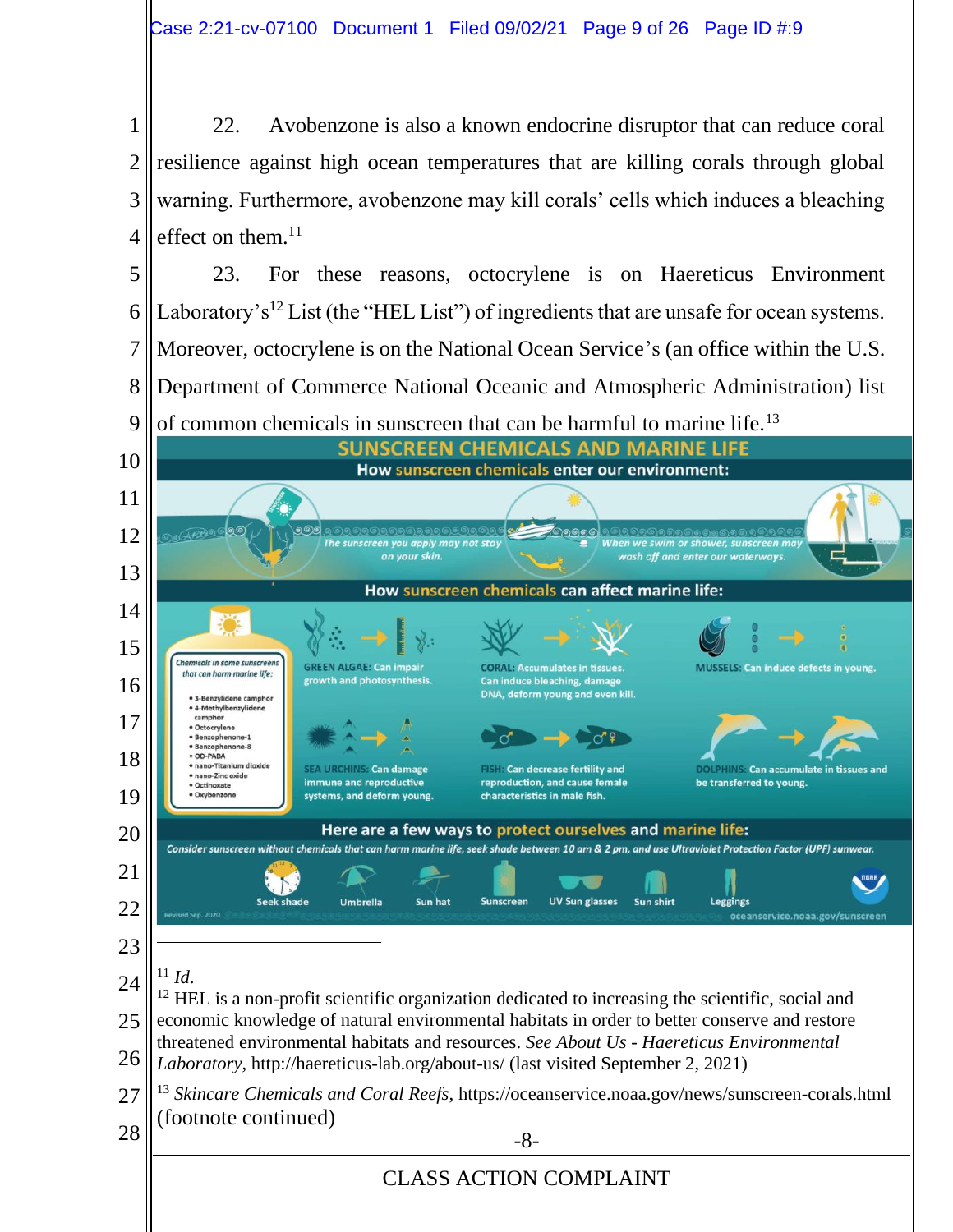1 2 3 24. Moreover, in order to protect coral reefs and marine life, Hawaii has introduced a bill that would ban the sale, offer for sale, and distribution of any sunscreen that contains avobenzone or octocrylene.<sup>14</sup>

4 5 6 25. Lastly, due to its harmful effects on coral reef and marine life, octocrylene has been banned in sunscreen products sold in the U.S. Virgin Islands, in Key West, Florida, and the Republic of the Marshall Islands.<sup>15</sup>

7 8 9 26. Both avobenzone and octocrylene are active ingredients in the Products. Thus, Defendant's front label representation that the Products are "Reef Friendly" is false and deceptive.

10

# **IV. Defendant's Deceptive and False Conduct Harms Consumers**

11 12 13 27. Defendant deceptively labeled and packaged the Products to target a growing consumer interest in purchasing products that would not cause or potentially cause any harm to coral reefs and other marine life.

14 15 16 17 28. As the entity responsible for the development, manufacturing, packaging, advertising, distribution, and sale of the Products, Defendant knew or should have known that each of the Products falsely and deceptively misrepresents that the Products are "Reef Friendly."

18 19 20 21 29. Defendant knows, knew or should have known, that Plaintiff and other consumers did and would rely on the labeling, packaging, and advertising before purchasing the Products, and would reasonably believe that the Products contained no ingredients that would harm coral reefs and other marine life.

22

30. Plaintiff and other reasonable consumers did not know, and had no

- 23
- 24 (last visited September 2, 2021)
- 25 <sup>14</sup> SB132 SD2 HD1,
- 26 27 https://www.capitol.hawaii.gov/measure\_indiv.aspx?billtype=SB&billnumber=132&year=2021 (last visited September 2, 2021)
	- <sup>15</sup> The Republic of the Marshall Islands has also banned avobenzone.
- $28 \parallel$   $-9$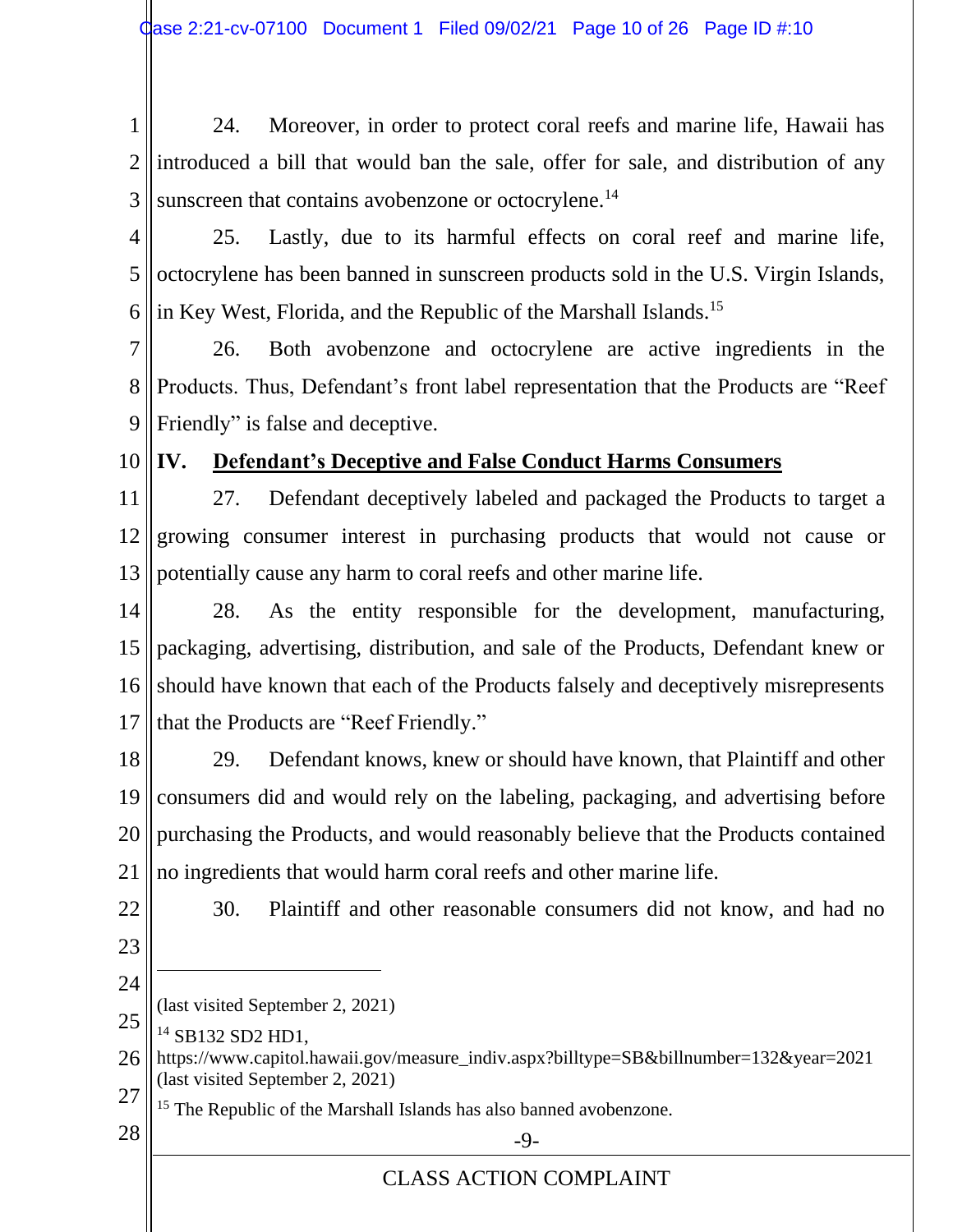1 2 3 4 5 6 7 8 reason to know, that the Products contain ingredients that can harm coral reefs and other marine life. The Products are marketed to consumers with only their front labels displayed to consumers in store. However, the front label of the Products does not contain any disclaimer or other statement indicating that some of the ingredients in the Products are actually not safe for coral reefs and other marine life. Moreover, even if a reasonable consumer was to turn to the back label of the Products and read the ingredient list, a reasonable consumer would not know whether octocrylene or avobenzone are in fact reef safe or not.

9 10 11 31. Because the Products are not "Reef Friendly" as reasonably expected by Plaintiff and other consumers, Defendant's marketing of the Products was and continues to be misleading and deceptive.

12 13 14 15 32. Moreover, by deceptively labeling and misleading consumers that the Products are "Reef Friendly," Defendant is in violation of FDA regulations, which prohibit "claims that would be false and/or misleading on sunscreen products." 21 C.F.R. § 201.327(g).

16 17 18 19 33. Each consumer has been exposed to the same or substantially similar deceptive practices because: (1) each of the Products' front label states "Reef Friendly" and (2) each of the Products contain at least two active ingredients, avobenzone and octocrylene, that are harmful to coral and marine life.

20 21 22 34. Plaintiff and other consumers have paid an unlawful premium for the Products. Indeed, at least one study has concluded that "reef safe" sunscreen products may be more expensive than regular sunscreen products:<sup>16</sup>

23

24

25

26

27 <sup>16</sup> *Evaluation of "reef safe" sunscreens: Labeling and cost implications for consumers*, [https://www.jaad.org/article/S0190-9622\(19\)32998-6/fulltext,](https://www.jaad.org/article/S0190-9622(19)32998-6/fulltext) (last visited September 2, 2021)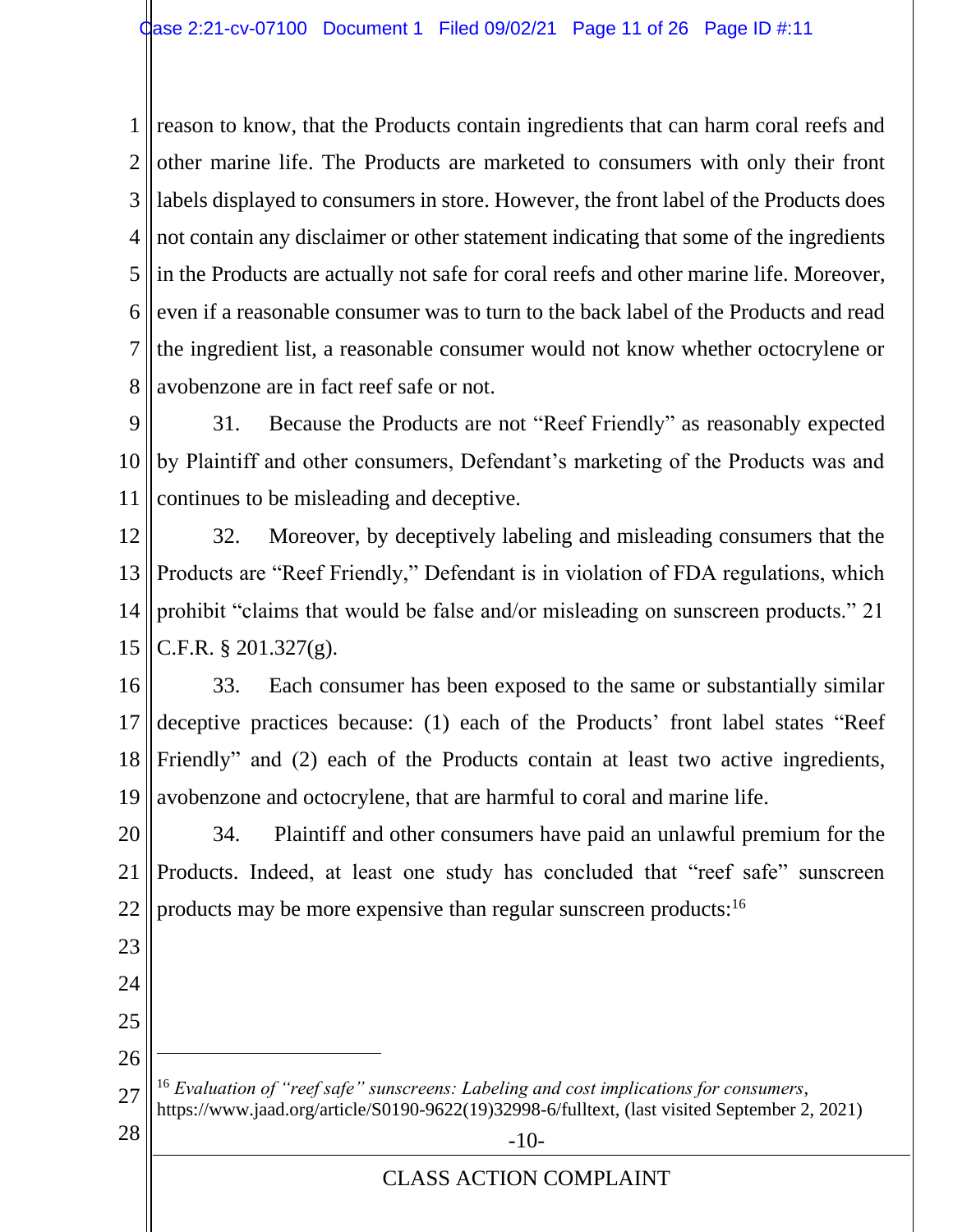#### $\beta$ ase 2:21-cv-07100 Document 1 Filed 09/02/21 Page 12 of 26 Page ID #:12

1

Table I Cost of sunscreen according to labeling and compliance with various "reef safe" standards

| $\overline{2}$ |                                               |     |                                     |         |
|----------------|-----------------------------------------------|-----|-------------------------------------|---------|
| 3              | <b>Product type</b>                           | No. | Average cost (95% CI) in dollars/oz | P value |
| 4              | Products labeled as "reef safe"               | 52  | $3.84(3.07 - 4.61)$                 | .027    |
| 5              | Products not labeled as "reef safe"           | 45  | 2.61 (1.83-3.38)                    |         |
| 6              | Products free of oxybenzone and octinoxate    | 66  | $3.94(3.20 - 4.68)$                 |         |
| 7              | Products contain oxybenzone and/or octinoxate | 31  | $1.83(1.43 - 2.24)$                 | < .001  |
| 8              | Products meet NOAA criteria                   | 28  | 4.55 (3.96-5.13)                    |         |
| 9              | Products do not meet NOAA criteria            | 69  | $2.75(2.04-3.46)$                   | < 0.001 |
|                |                                               |     |                                     |         |

11

12

13

14

15

35. Moreover, Plaintiff and other consumers would have paid significantly less for the Products had they known that the Products contained active ingredients that would harm coral reefs and marine life. Therefore, Plaintiff and other consumers purchasing the Products suffered injury in fact and lost money as a result of Defendant's false, unfair, and fraudulent practices, as described herein.

16 17 18 19 36. As a result of its misleading business practices, and the harm caused to Plaintiff and other consumers, Defendant should be enjoined from deceptively representing that the Products are "Reef Friendly." Furthermore, Defendant should be required to pay for all damages caused to misled consumers, including Plaintiff.

20 21

22

23

#### **CLASS ACTION ALLEGATIONS**

37. Plaintiff seeks to represent a Class defined as all California citizens who within the relevant statute of limitations periods, purchased any of the Products (the "Class").

24 25 26 27  $28 \, \parallel \, \cdot$  -11-38. Plaintiff also seeks to represent a subclass defined as all California citizens who within the relevant statute of limitations periods, purchased for personal, family, or household purposes any of the Products ("Consumer Subclass") (with all other classes, collectively referred to as the "Classes").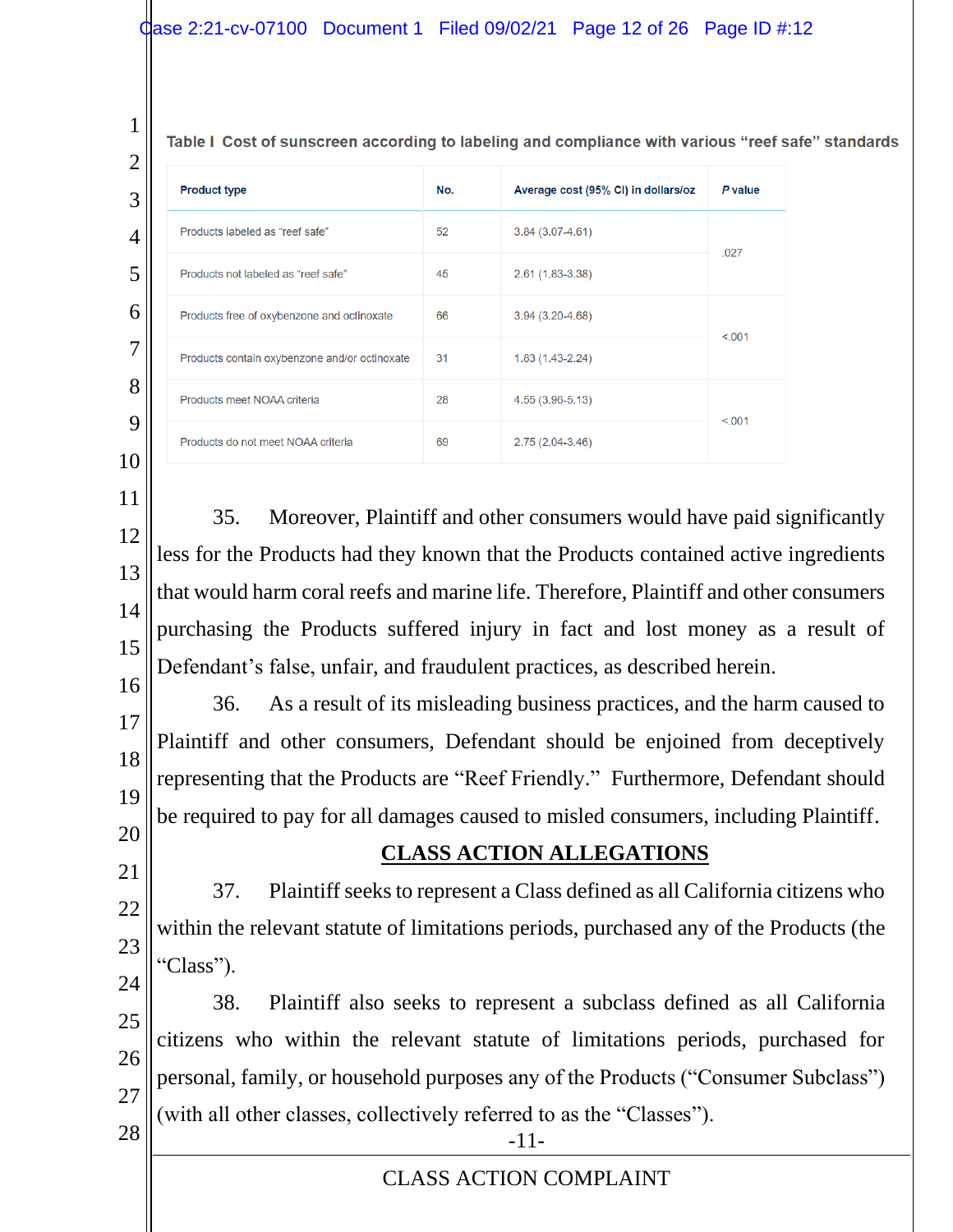1 2 3 4 5 6 39. Excluded from the Classes are: (a) Defendant, Defendant's board members, executive-level officers, and attorneys, and immediate family members of any of the foregoing persons; (b) governmental entities; (c) the Court, the Court's immediate family, and the Court staff; and (d) any person that timely and properly excludes himself or herself from the Class in accordance with Court-approved procedures.

7

40. Plaintiff is a member of all Classes.

8 9 10 41. Plaintiff reserves the right to alter the Class definitions as Plaintiff deems necessary at any time to the full extent that the Federal Rules of Civil Procedure, the Local Rules of this District, and applicable precedent allow.

11 12 13 14 42. Certification of Plaintiff's claims for class-wide treatment is appropriate because Plaintiff can prove the elements of the claims on a class-wide basis using the same evidence that individual Class members would use to prove those elements in individual actions alleging the same claims.

15 16 17 43. **Numerosity**: The size of the Classes is so large that joinder of all Class members is impracticable. Due to the nature of Defendant's business, Plaintiff believes there are thousands, if not hundreds of thousands, of Class members.

18 19 20 44. **Predominance of Common Questions of Law and Fact**: There are questions of law and fact common to the Class. These questions predominate over any questions affecting only individual Class members.

21 22 23 24 45. All Class members were exposed to Defendant's deceptive advertising and marketing representations indicating that the Products were "Reef Friendly," when in fact the Products contained two active ingredients that harm coral reefs and marine life.

25 26 46. Furthermore, common legal and factual questions include but are not limited to:

27  $28$   $\parallel$  -12a. whether Defendant engaged in the course of conduct alleged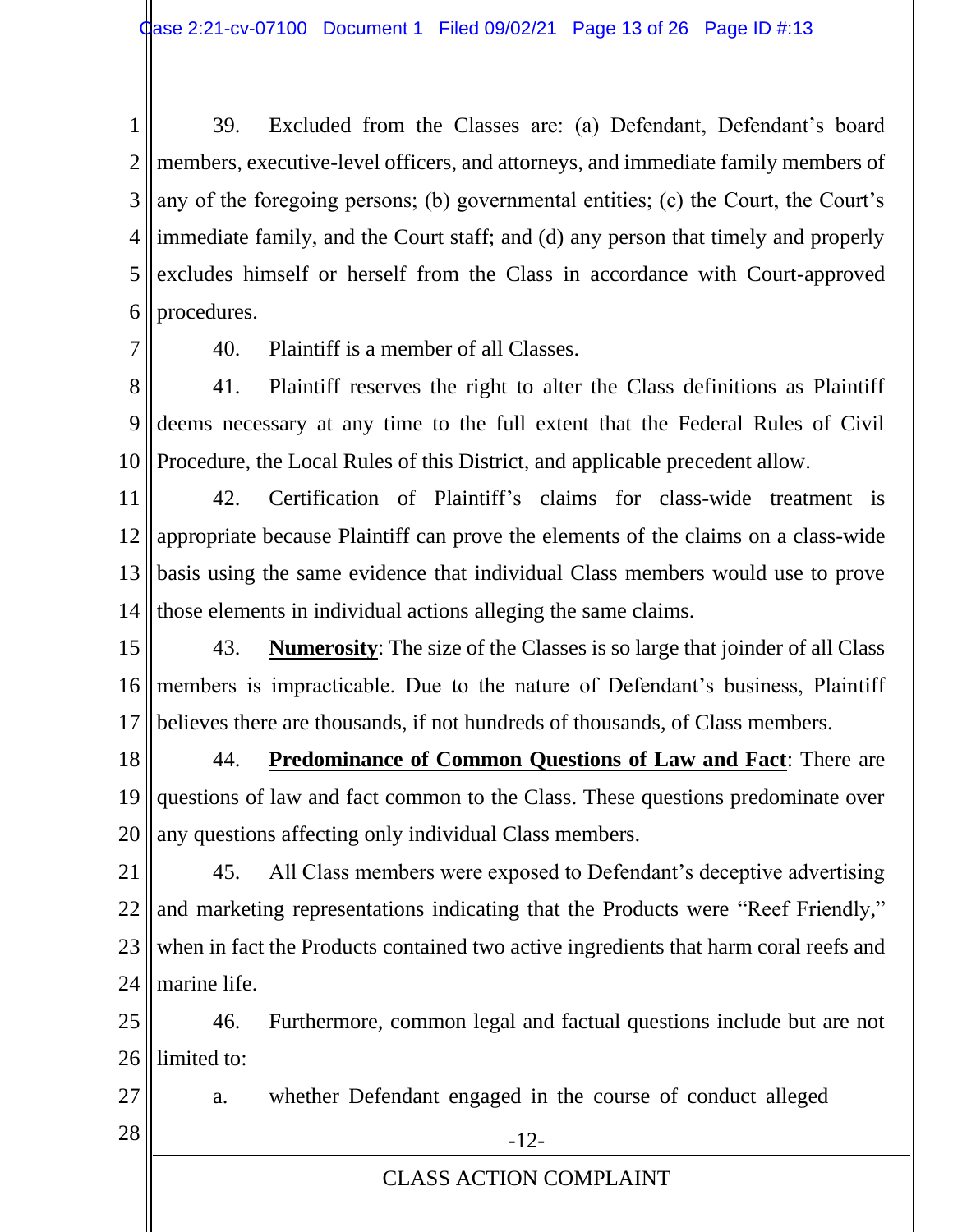| $\overline{2}$<br>3<br>$\overline{4}$                          | $\mathbf b$ .<br>c.                   | herein;<br>whether Defendant's conduct is likely to deceive a reasonable<br>consumer;<br>whether Defendant's conduct constitutes an unfair or deceptive                                                                                                                                                                                                                                                                                                                                                                                                                                                                                                                                                                                                                                                                                  |
|----------------------------------------------------------------|---------------------------------------|------------------------------------------------------------------------------------------------------------------------------------------------------------------------------------------------------------------------------------------------------------------------------------------------------------------------------------------------------------------------------------------------------------------------------------------------------------------------------------------------------------------------------------------------------------------------------------------------------------------------------------------------------------------------------------------------------------------------------------------------------------------------------------------------------------------------------------------|
| 5<br>6<br>7                                                    | $\mathbf{d}$ .                        | act or practice;<br>whether Defendant violated the consumer protection statutes set<br>forth below;                                                                                                                                                                                                                                                                                                                                                                                                                                                                                                                                                                                                                                                                                                                                      |
| 8<br>9<br>10                                                   | e.                                    | whether Plaintiff and the Class members are entitled to actual,<br>statutory, or other forms of damages and other monetary relief;<br>and                                                                                                                                                                                                                                                                                                                                                                                                                                                                                                                                                                                                                                                                                                |
| 11<br>12<br>13                                                 | f.                                    | whether Plaintiff and the Class members are entitled to equitable<br>relief, including but not limited to injunctive relief and equitable<br>restitution.                                                                                                                                                                                                                                                                                                                                                                                                                                                                                                                                                                                                                                                                                |
| 14<br>15<br>16<br>17<br>18<br>19<br>20<br>21<br>22<br>23<br>24 | 47.<br>advance the litigation.<br>48. | Defendant engaged in a common course of conduct in contravention of<br>the laws Plaintiff seeks to enforce individually and on behalf of Class members.<br>Similar or identical statutory and common law violations, business practices, and<br>injuries are involved. Individual questions, if any, pale by comparison, in both<br>quality and quantity, to the numerous common questions that dominate this action.<br>Moreover, the common questions will yield common answers that will materially<br><b>Typicality:</b> Plaintiff's claims are typical of the claims of the Class<br>members because Defendant injured all Class members through the uniform<br>misconduct described herein; all Class members were subject to Defendant's false,<br>misleading, and unfair representations indicating that the Products are "Reef" |
| 25<br>26<br>27<br>28                                           | members.<br>49.                       | Friendly" when, in fact, they are not; and Plaintiff seeks the same relief as Class<br>Furthermore, there are no defenses available to Defendant that are<br>$-13-$                                                                                                                                                                                                                                                                                                                                                                                                                                                                                                                                                                                                                                                                      |
|                                                                |                                       | <b>CLASS ACTION COMPLAINT</b>                                                                                                                                                                                                                                                                                                                                                                                                                                                                                                                                                                                                                                                                                                                                                                                                            |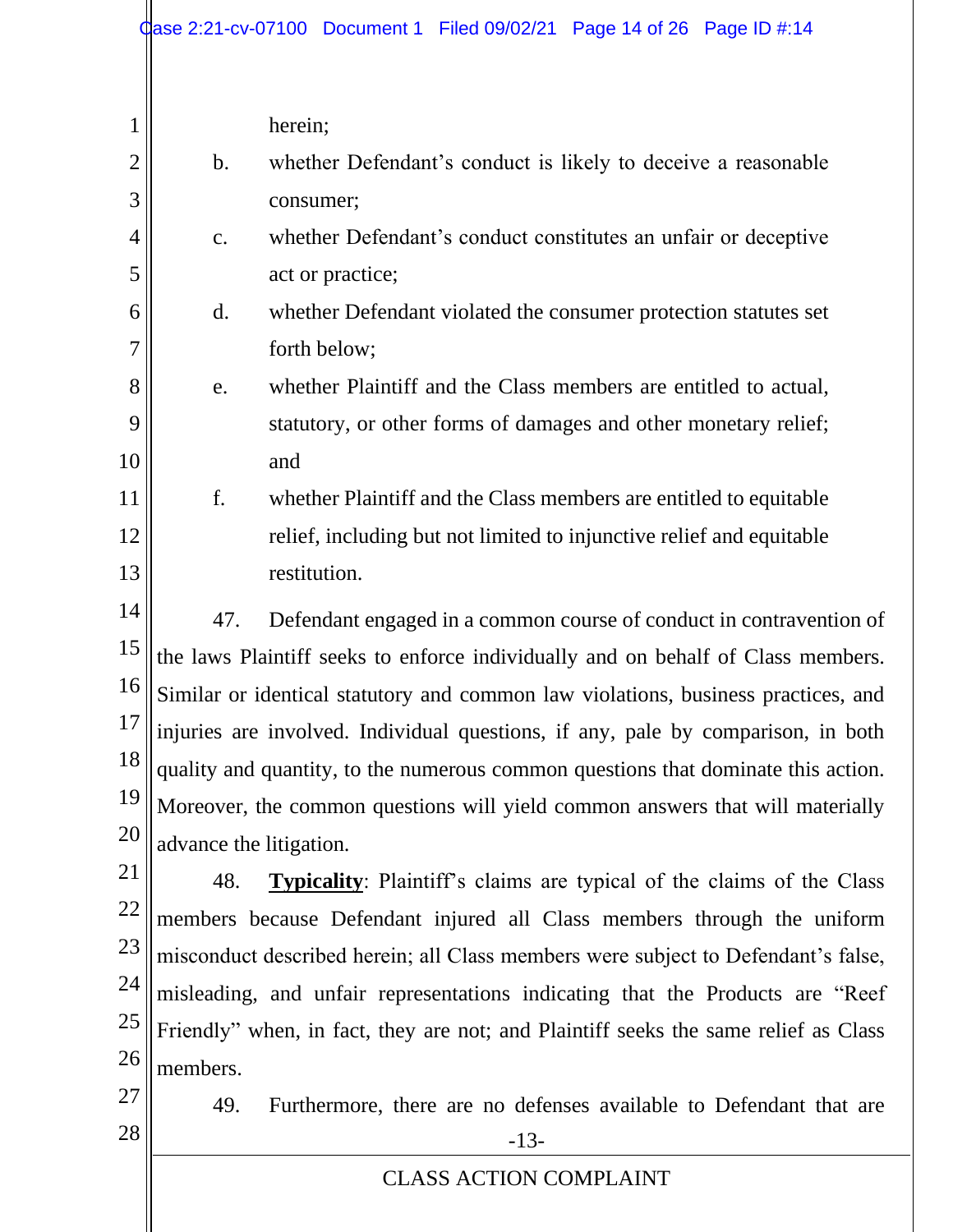1 unique to Plaintiff.

2 3 4 5 6 7 8 50. **Adequacy of Representation**: Plaintiff is a fair and adequate representative of the Class because Plaintiff's interests do not conflict with the Class members' interests. Plaintiff has selected competent counsel that is experienced in class action and other complex litigation. Plaintiff will prosecute this action vigorously and is highly motivated to seek redress against Defendant. Plaintiff and Plaintiff's counsel are committed to prosecuting this action vigorously and have the resources to do so.

9 10 11 12 51. **Injunctive or Declaratory Relief**: The requirements for maintaining a class action pursuant to Rule 23(b)(2) are met, as Defendant has acted or refused to act on grounds generally applicable to the Class, thereby making final injunctive relief or corresponding declaratory relief an appropriate remedy.

13 14 15 52. **Superiority**: The class action mechanism is superior to other available means for the fair and efficient adjudication of this controversy for reasons including but not limited to the following:

16 17 18 a. The damages individual Class members suffered are small compared to the burden and expense of individual prosecution of the complex and extensive litigation needed to address Defendant's conduct.

19 20 21 22 23 24 25 26 27 b. Further, it would be virtually impossible for Class members individually to redress effectively the wrongs done to them. Even if Class members themselves could afford such individual litigation, the court system could not. Individualized litigation would unnecessarily increase the delay and expense to all parties and to the court system and presents a potential for inconsistent or contradictory rulings and judgments. By contrast, the class action device presents far fewer management difficulties, allows the hearing of claims which might otherwise go unaddressed because of the relative expense of bringing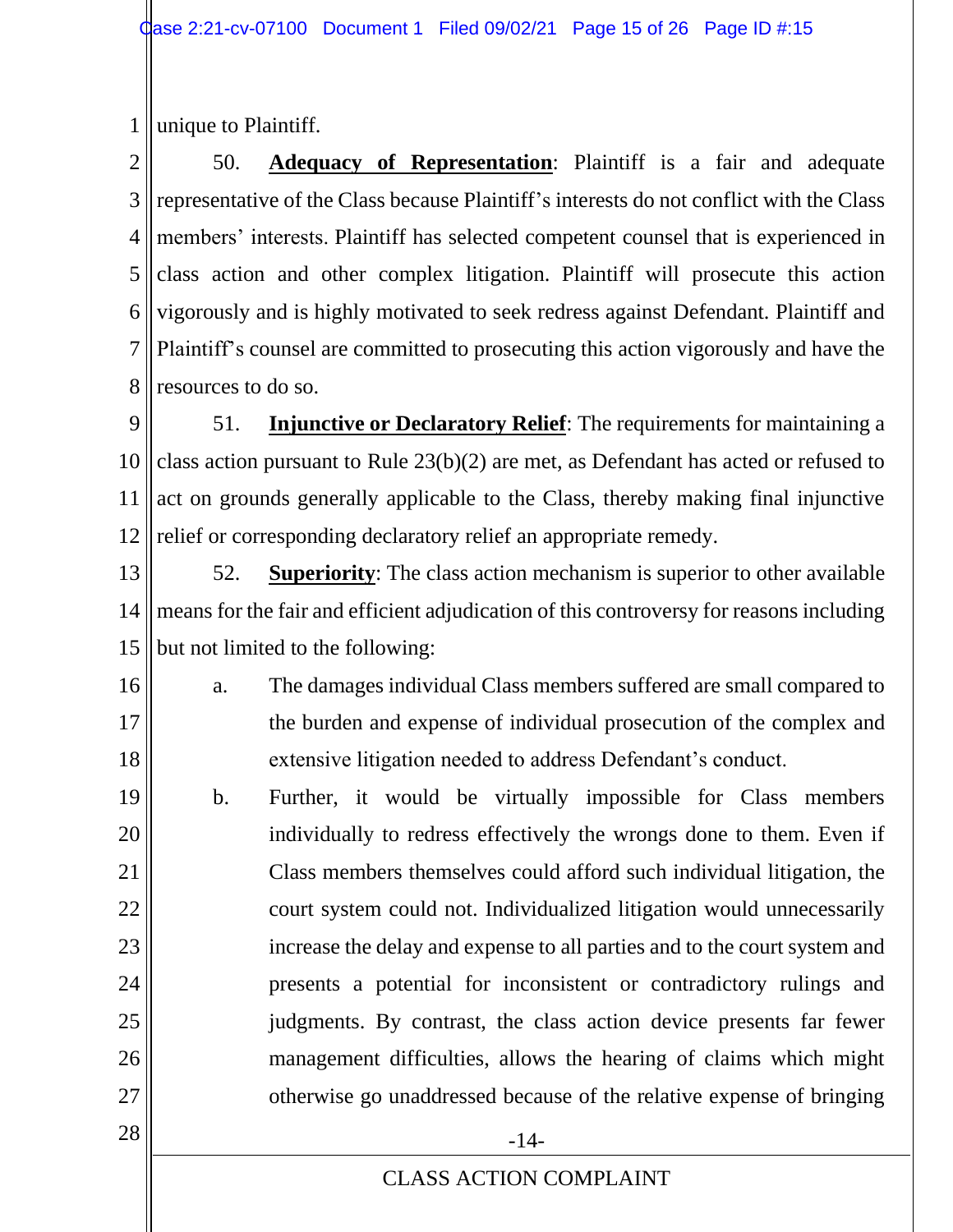| 1              |                                                                                                          | individual lawsuits, and provides the benefits of single adjudication,                 |  |
|----------------|----------------------------------------------------------------------------------------------------------|----------------------------------------------------------------------------------------|--|
| $\overline{2}$ |                                                                                                          | economies of scale, and comprehensive supervision by a single court.                   |  |
| 3              | $\mathbf{C}$ .                                                                                           | The prosecution of separate actions by individual members of the Class                 |  |
| $\overline{4}$ |                                                                                                          | would create a risk of inconsistent or varying adjudications with respect              |  |
| 5              |                                                                                                          | to individual Class members, which would establish incompatible                        |  |
| 6              |                                                                                                          | standards of conduct for Defendant.                                                    |  |
| $\overline{7}$ | $\mathbf{d}$ .                                                                                           | The prosecution of separate actions by individual Class members would                  |  |
| 8              |                                                                                                          | create a risk of adjudications with respect to them that would, as a                   |  |
| 9              |                                                                                                          | practical matter, be dispositive of the interests of other Class members               |  |
| 10             |                                                                                                          | not parties to the adjudications or that would substantively impair or                 |  |
| 11             |                                                                                                          | impede their ability to protect their interests.                                       |  |
| 12             |                                                                                                          | <b>FIRST CLAIM FOR RELIEF</b>                                                          |  |
| 13             | Violation of California's Consumers Legal Remedies Act ("CLRA")<br>California Civil Code §§ 1750, et seq |                                                                                        |  |
| 14             |                                                                                                          | (for the Consumer Subclass)                                                            |  |
| 15             | 53.                                                                                                      | Plaintiff realleges Paragraphs 1-52 above as if fully set forth herein.                |  |
| 16             | 54.                                                                                                      | Plaintiff brings this claim individually and on behalf of the members of               |  |
| 17             |                                                                                                          | the proposed Consumer Subclass.                                                        |  |
| 18             | 55.                                                                                                      | Each Product is a "good" within the meaning of Cal. Civ. Code                          |  |
| 19             |                                                                                                          | § 1761(a), and the purchase of such Products by Plaintiff and members of Consumer      |  |
| 20             |                                                                                                          | Subclass constitute "transactions" within the meaning of Cal. Civ. Code $\S 1761(e)$ . |  |
| 21             | 56.                                                                                                      | Cal. Civ. Code $\S 1770(a)(5)$ prohibits "[r] epresenting that goods or                |  |
| 22             |                                                                                                          | services have sponsorship, approval, characteristics, ingredients, uses, benefits, or  |  |
| 23             |                                                                                                          | quantities which they do not have" By marketing the Products with their current        |  |
| 24             |                                                                                                          | labels, packaging, and advertisements, Defendant has represented and continues to      |  |
| 25             |                                                                                                          | represent that the Products have characteristics (i.e., are safe for reefs and other   |  |
| 26             |                                                                                                          | marine life) when they are not safe for reefs and other marine life. Therefore,        |  |
| 27             |                                                                                                          | Defendant has violated section $1770(a)(5)$ of the CLRA.                               |  |
| 28             |                                                                                                          | $-15-$                                                                                 |  |
|                |                                                                                                          | <b>CLASS ACTION COMPLAINT</b>                                                          |  |
|                |                                                                                                          |                                                                                        |  |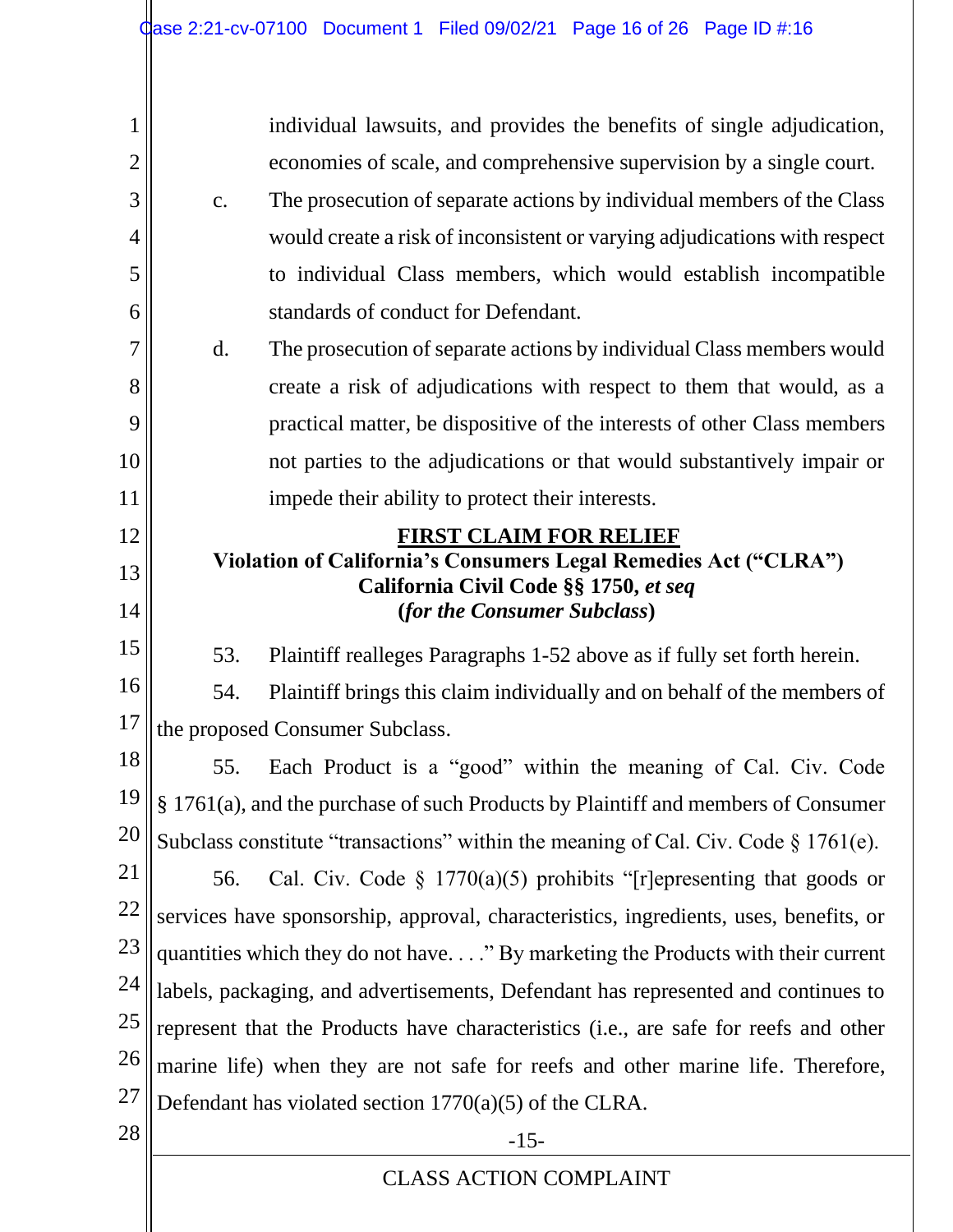1 2 3 4 5 6 7 57. Cal. Civ. Code § 1770(a)(7) prohibits "[r]espresenting that goods or services are of a particular standard, quality, or grade, or that goods are of a particular style or model, if they are of another." By marketing the Products with their current labels, packaging, and advertisements, Defendant has represented and continues to represent that the Products are of a particular standard (i.e., safe for reefs and other marine life) when they do not meet this standard. Therefore, Defendant has violated section  $1770(a)(7)$  of the CLRA.

8 9 10 11 12 58. Cal. Civ. Code § 1770(a)(9) prohibits "[a]dvertising goods or services with intent not to sell them as advertised." By labeling, packaging, and marketing the Products as "Reef Friendly" so that a reasonable consumer would believe that the Products are "Reef Friendly," and then intentionally not selling Products that are "Reef Friendly," Defendant has violated section 1770(a)(9) of the CLRA.

- 13 14 15 59. Defendant also violated the CLRA by intentionally failing to disclose that the Products contain at least two active ingredients that cause or can cause damage to coral reefs and marine life.
- 16 17 18 19 60. At all relevant times, Defendant has known or reasonably should have known that the Products are not "Reef Friendly," and that Plaintiff and other members of the Consumer Subclass would reasonably and justifiably rely on that representation in purchasing the Products.

20 21 22 23 24 25 61. Plaintiff and members of the Consumer Subclass have reasonably and justifiably relied on Defendant's misleading, and fraudulent conduct when purchasing the Products. Moreover, based on the very materiality of Defendant's fraudulent and misleading conduct, reliance on such conduct as a material reason for the decision to purchase the Products may be presumed or inferred for Plaintiff and members of the Consumer Subclass.

26 27 62. Plaintiff and members of the Consumer Subclass have suffered and continue to suffer injuries caused by Defendant because they would not have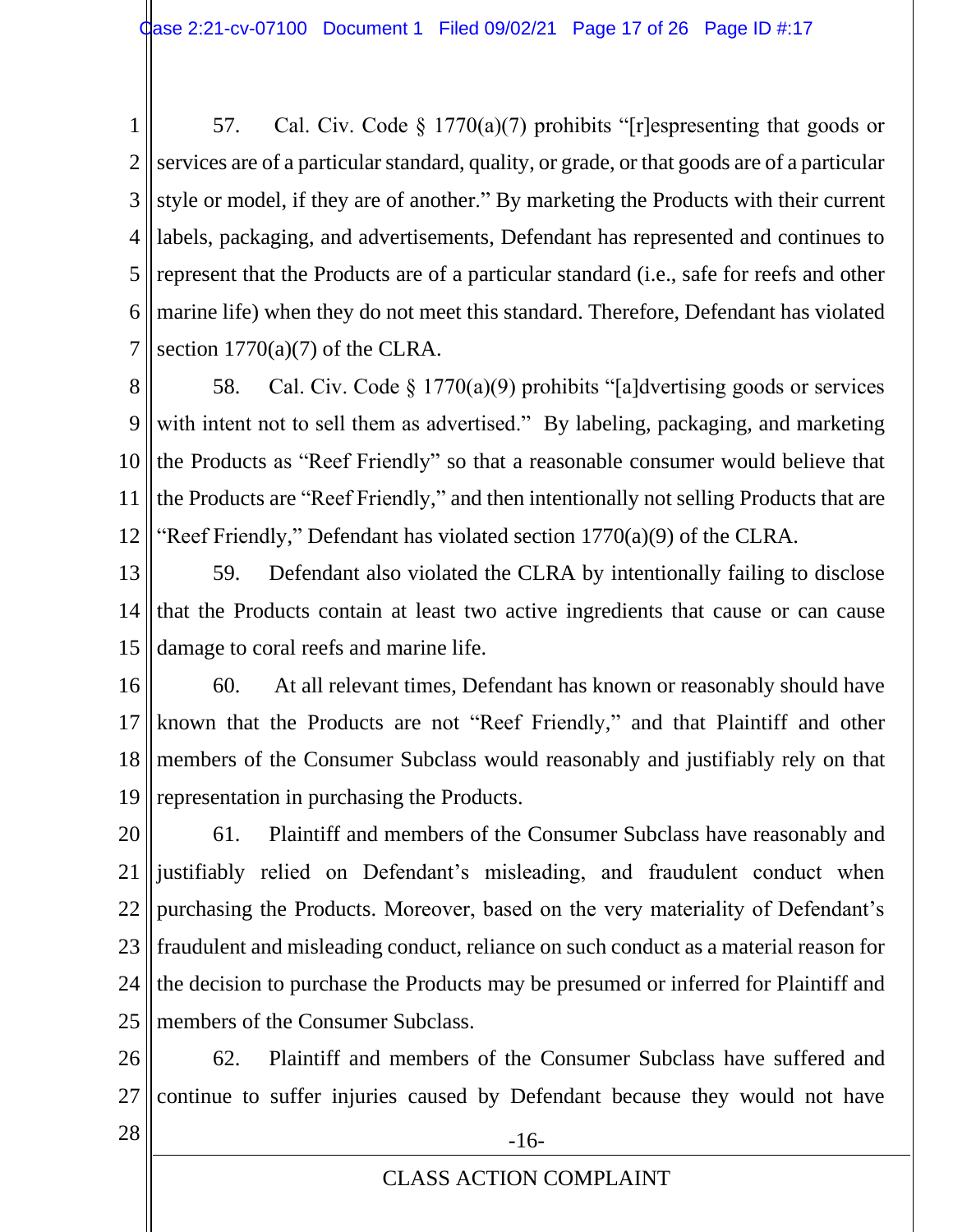1 2 purchased the Products or would have paid significantly less for the Products had they known that Defendant's conduct was misleading and fraudulent.

3 4 5 6 7 63. Under Cal. Civ. Code § 1780(a), Plaintiff and members of the Consumer Subclass are seeking injunctive relief pursuant to the CLRA, preventing Defendant from further wrongful acts and unfair and unlawful business practices. Plaintiffs and members of the Consumer Subclass are also seeking damages, restitution, disgorgement of profits, and any other relief this Court deems proper.

8 9 10 11 12 13 14 15 16 17 18 19 20 64. Pursuant to Cal. Civ. Code § 1782, on July 9, 2021, counsel for Plaintiff mailed a notice and demand letter by certified mail, with return receipt requested, to Defendant. The CLRA letter provided notice of Defendant's violation of the CLRA that demanded that Defendant correct, repair, replace, or otherwise rectify the unlawful, unfair, false, and deceptive practices complained of herein. On July 16, 2021, Defendant received the notice and demand letter. Counsel for Defendant did not make any contact with counsel of Plaintiff nor did they correct, repair, replace, or otherwise rectify the unlawful, unfair, false, and deceptive practices complained of in the letter. Because Defendant has failed to rectify or remedy its challenged conduct within 30 days after receipt of the notice and demand letter, Plaintiff is timely filing this Class Action Complaint with a claim for damages under the CLRA. 65. Attached hereto is an affidavit with facts showing that venue in this Court is proper pursuant to California Civil Code § 1780(d).

21 22 23 24 25 26 27  $28 \parallel$  -17- **SECOND CLAIM FOR RELIEF Violation of California's False Advertising Law CAL. BUS. & PROF. CODE § 17500** *et seq.* **(***for the Class***)** 66. Plaintiff realleges Paragraphs 1-52 above as if fully set forth herein. 67. Plaintiff brings this claim individually and on behalf of the members of the Class. 68. The FAL prohibits advertising "which is untrue or misleading, and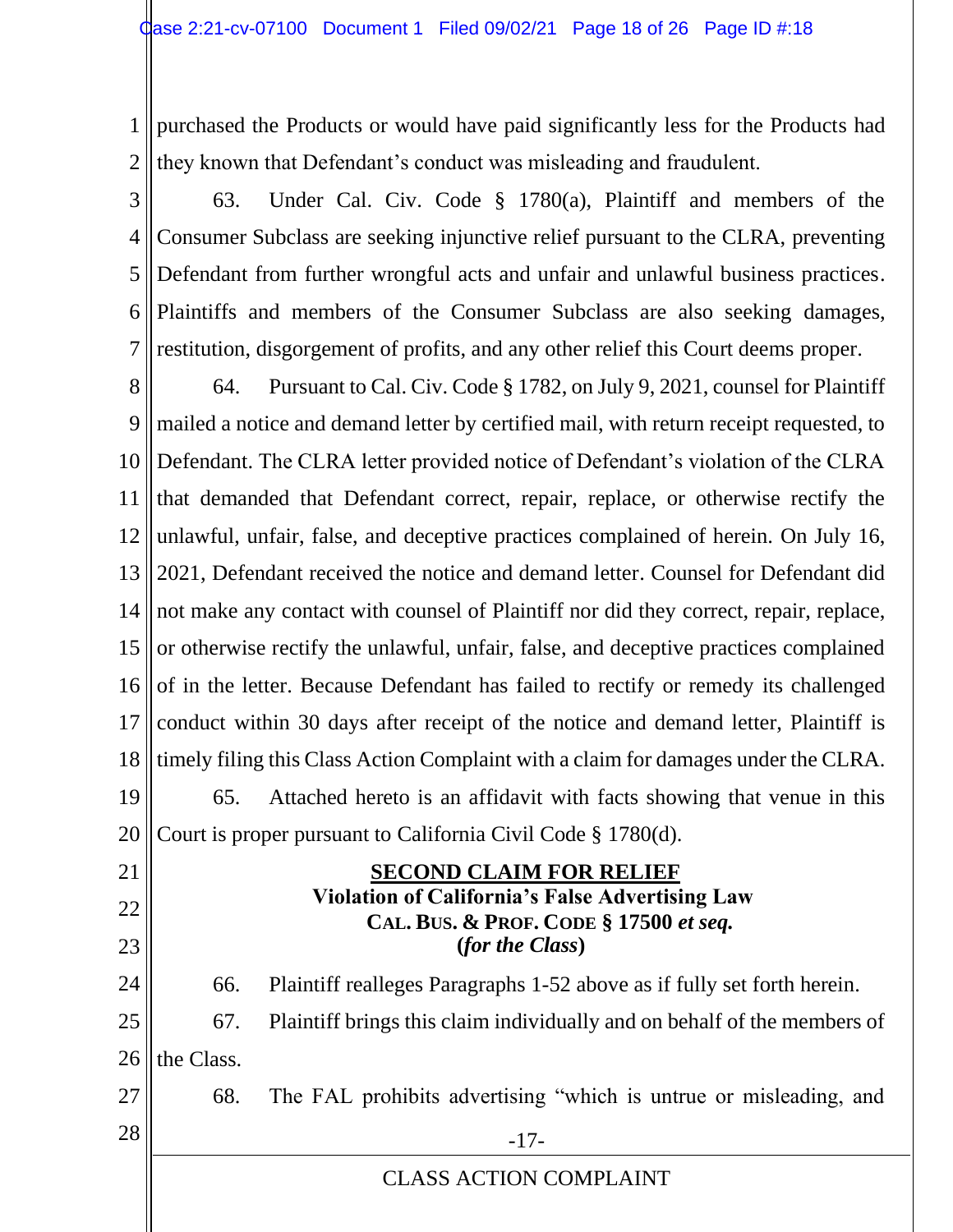1 2 which is known, or which by the exercise of reasonable care should be known, to be untrue or misleading." CAL. BUS. & PROF. CODE § 17500.

3 4 5 69. As detailed above, Defendant's marketing and sale of the Products as being "Reef Friendly" is likely to deceive a reasonable consumer because the Products contain ingredients that are harmful to coral reefs and other marine life.

6 7 8 9 10 11 70. In reliance of Defendant's false and misleading representations indicating the Products are "Reef Friendly," Plaintiff and the other members of the Class purchased the Products. Moreover, based on the very materiality of Defendant's fraudulent and misleading conduct, reliance on such conduct as a material reason for the decision to purchase the Products may be presumed or inferred for Plaintiff and the members of the Class.

12 13 71. Defendant knew or should have known that its labeling and marketing of the Products is likely to deceive a reasonable consumer.

14 15 16 17 18 19 20 72. Plaintiff and members of the Class request that this Court cause Defendant to restore this fraudulently obtained money to Plaintiff and members of the Class, to disgorge the profits Defendant made on these transactions, and to enjoin Defendant from violating the FAL or violating it in the same fashion in the future as discussed herein. Otherwise, Plaintiff and members of the Class may be irreparably harmed and/or denied an effective and complete remedy if such an order is not granted.

 **THIRD CLAIM FOR RELIEF Violation of California's Unfair Competition Law CAL. BUS. & PROF. CODE § 17200** *et seq.* **(***for the Class***)** 73. Plaintiff realleges Paragraphs 1-52 above as if fully set forth herein. 74. Plaintiff brings this claim individually and on behalf of the members of

26 the Class.

75. The UCL prohibits "unfair competition," which it defines to "mean and

 $28$  ||  $-18$ -

27

21

22

23

24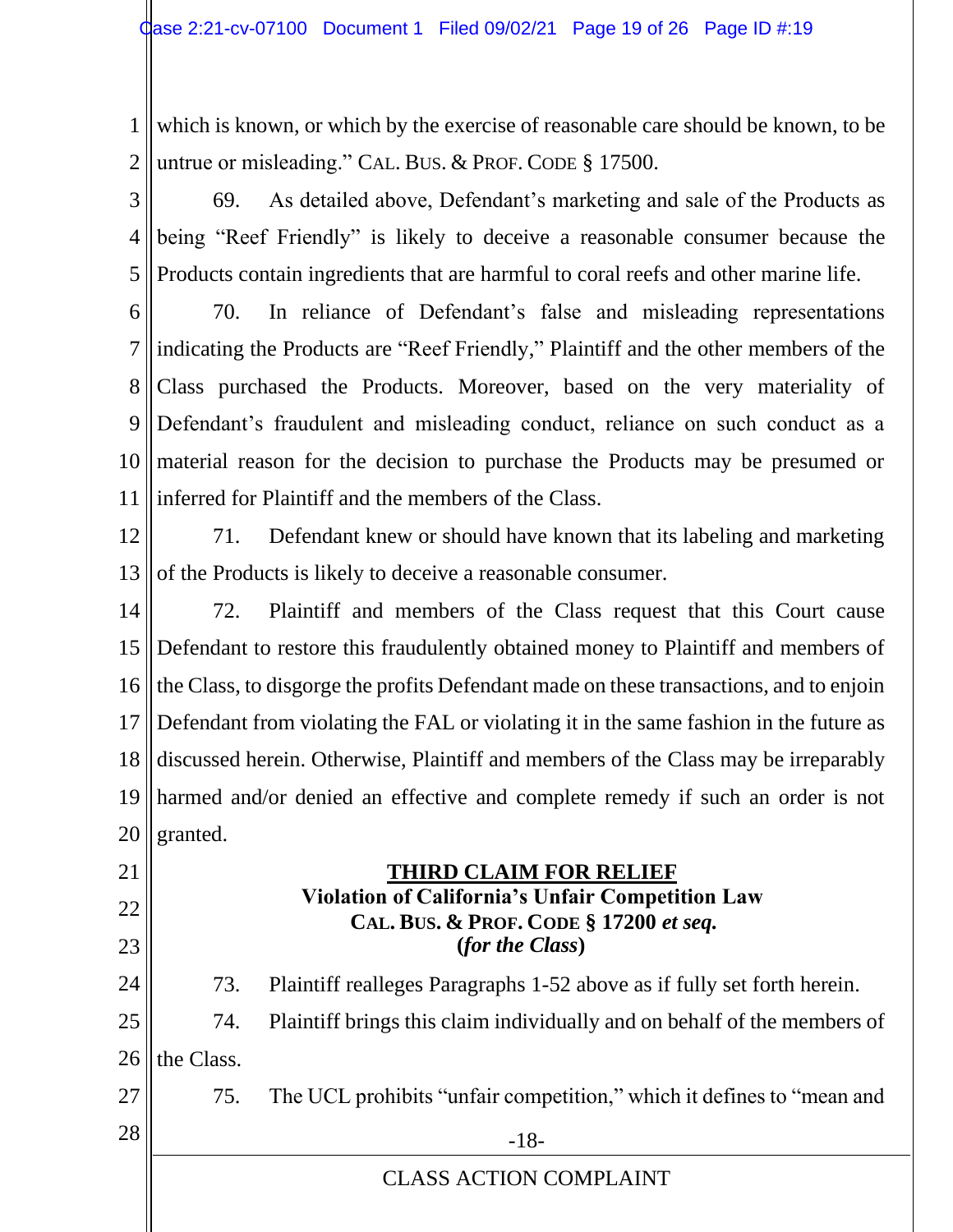1 2 3 include any unlawful, unfair or fraudulent business act or practice and unfair, deceptive, untrue or misleading advertising and any act prohibited by [the FAL]." CAL. BUS. & PROF. CODE § 17200.

4 5 76. Under the UCL, a business act or practice is "unlawful" if it violates any established state or federal law.

6 7 8 77. As detailed herein, Defendant's acts, misrepresentations, omissions, and practices violate the FAL and the CLRA. On account of each of these violations of law, Defendant has also violated the "unlawful" prong of the UCL.

9 10 11 78. As a result of Defendant's unlawful business acts and practices, Defendant has and continues to unlawfully obtain money from Plaintiff and members of the Class.

12 13 14 15 16 79. Under the UCL, a business act or practice is "unfair" if the defendant's conduct is substantially injurious to consumers, offends public policy, and is immoral, unethical, oppressive, and unscrupulous, as the benefits for committing such acts of practices are outweighed by the gravity of the harm to the alleged victims.

17 18 19 20 21 22 80. Defendant's conduct was and continues to be of no benefit to purchasers of the Products, as it is misleading, unfair, unlawful, and is injurious to consumers who purchased the Products and were deceived by Defendant's misrepresentations. Deceiving consumers about the Products' impact on the environment is of no benefit to consumers. Therefore, Defendant's conduct was and continues to be "unfair."

23 24 25 81. As a result of Defendant's unfair business acts and practices, Defendant has and continues to unlawfully obtain money from Plaintiff and members of the Class.

26 27 82. Defendant also committed "fraudulent" business acts or practices by, among other things, engaging in conduct Defendant knew or should have known

 $28$  ||  $-19$ -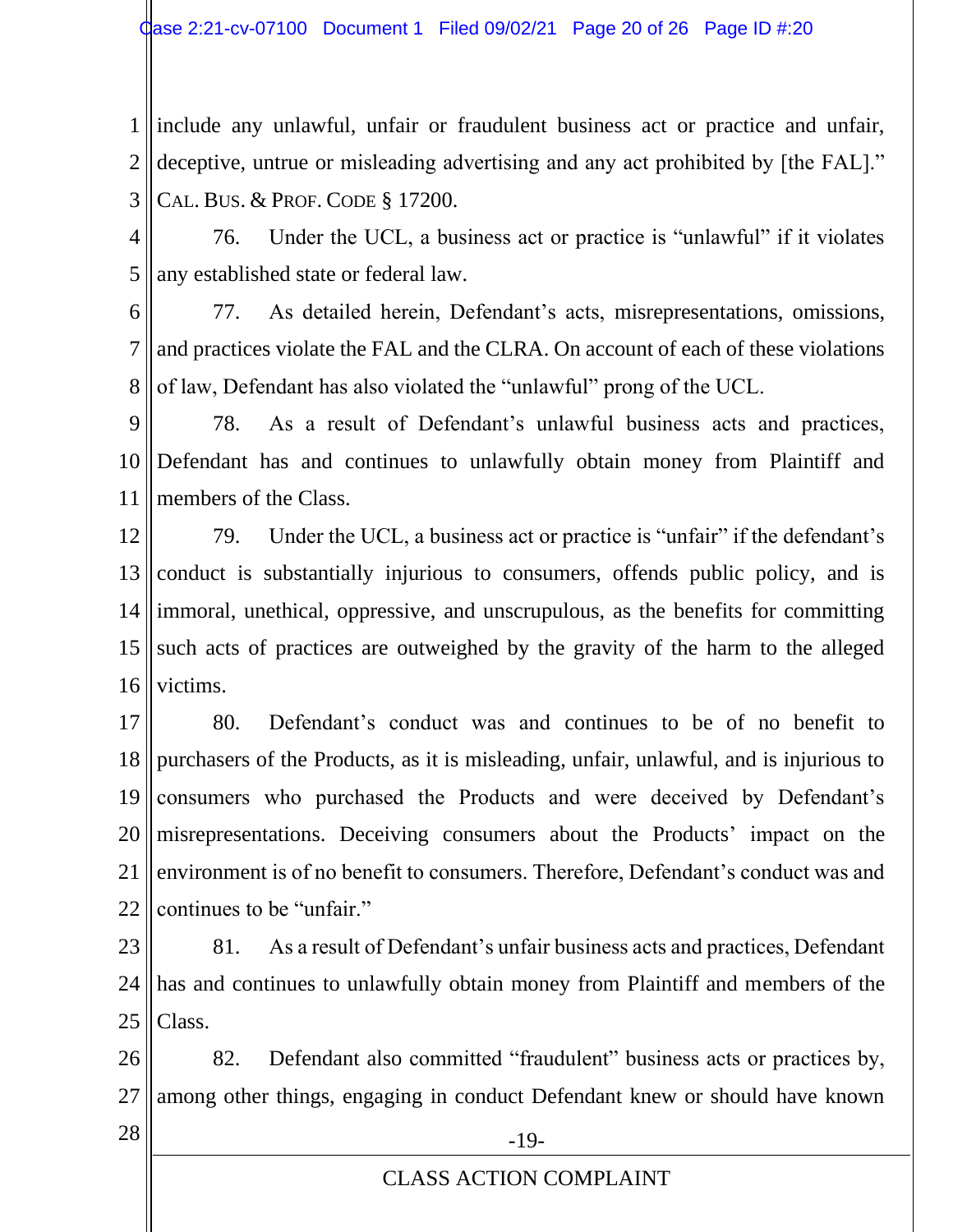1 2 3 4 5 6 7 would likely to and did deceive reasonable consumers, including Plaintiff and the members of the Class. By relying on Defendant's false and misleading representations indicating the Products are "Reef Friendly," Plaintiff and the other members of the Class purchased the Products. Moreover, based on the very materiality of Defendant's fraudulent and misleading conduct, reliance on such conduct as a material reason for the decision to purchase the Products may be presumed or inferred for Plaintiff and the members of the Class.

8 9 83. Defendant knew or should have known that its labeling and marketing of the Products would likely deceive a reasonable consumer.

10 11 12 13 14 15 16 84. Plaintiff and members of the Class request that this Court cause Defendant to restore this unlawfully, unfairly, and fraudulently obtained money to Plaintiff, and members of the Class, to disgorge the profits Defendant made on these transactions, and to enjoin Defendant from violating the UCL or violating it in the same fashion in the future as discussed herein. Otherwise, Plaintiff, and members of the Class, may be irreparably harmed and/or denied an effective and complete remedy if such an order is not granted.

- 17
- 18
- 19

20

85. Plaintiff realleges Paragraphs 1-52 above as if fully set forth herein.

**FOURTH CLAIM FOR RELIEF Breach of Express Warranty California Commercial Code § 2313 (***for the Class***)**

21 22 86. Plaintiff brings this claim individually and on behalf of the members of the proposed Class.

23 24 25 26 27 87. California Commercial Code § 2313 provides that "(a) Any affirmation of fact or promise made by the seller to the buyer which relates to the goods and becomes part of the basis of the bargain creates an express warranty that the goods shall conform to the affirmation or promise," and "(b) Any description of the goods which is made part of the basis of the bargain creates an express warranty that the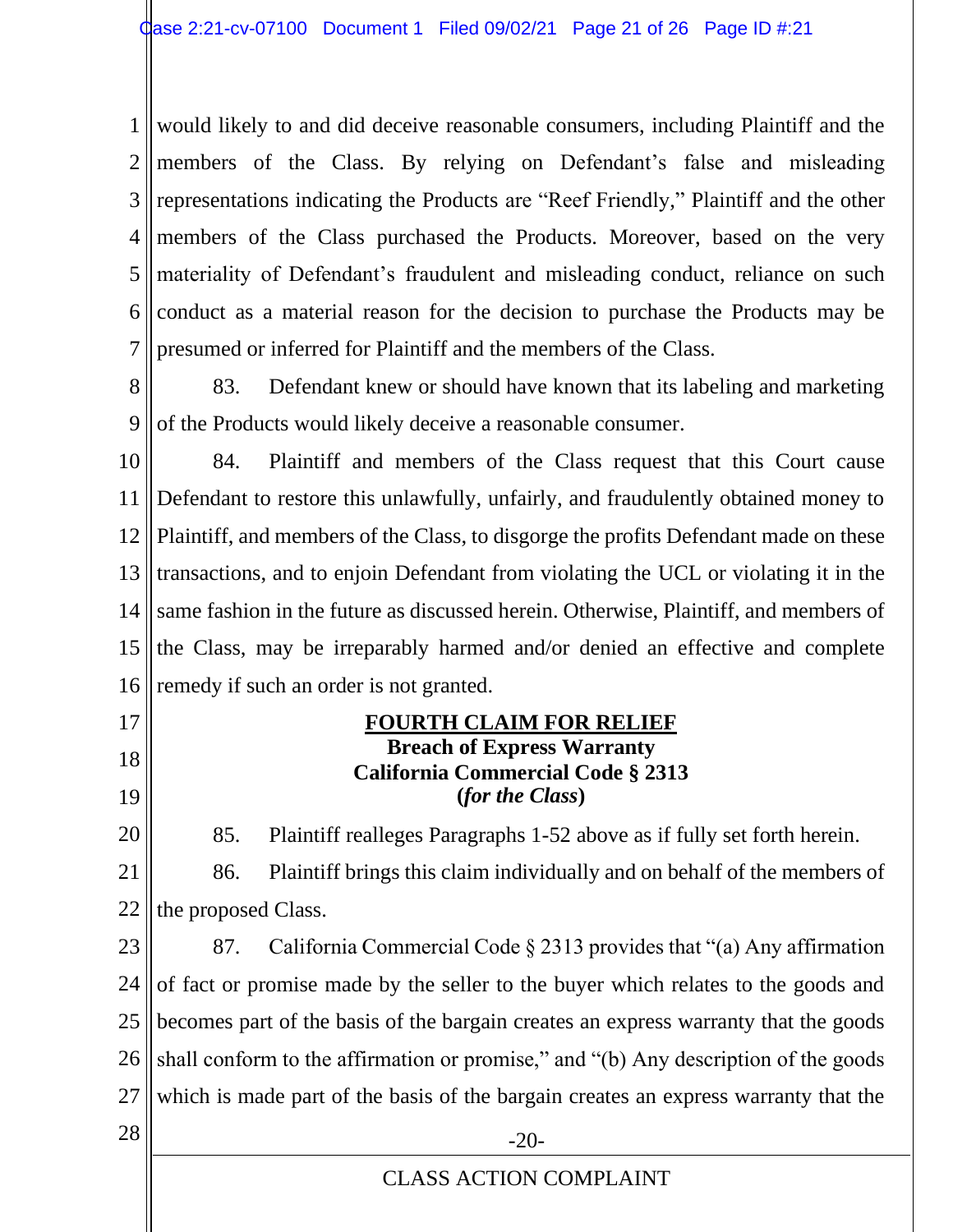1 goods shall conform to the description." Cal. Com. Code § 2313.

2 3 4 5 6 7 8 9 10 11 88. Defendant has expressly warranted on the packaging of the Products that they are "Reef Friendly." This representation about the Products: (1) is an affirmation of fact and promises made by Defendant to consumers that the Products are in fact "Reef Friendly"; (2) became part of the basis of the bargain to purchase the Products when Plaintiff relied on the representation; and (3) created an express warranty that the Products would conform to the affirmation of fact or promise. In the alternative, the representation about the Products is a description of goods which was made as part of the basis of the bargain to purchase the Products, and which created an express warranty that the Products would conform to the Products' representation.

12 13 14 89. Plaintiff and members of the Class reasonably and justifiably relied on the foregoing express warranty, believing that the Products did in fact conform to the warranty.

15 16 17 90. Defendant has breached the express warranty made to Plaintiff and members of the Class by selling the Products, which contain ingredients that are not reef friendly or safe.

18 19 20 21 22 91. Plaintiff and members of the Class paid a premium price for the Products but did not obtain the full value of the Products as represented. If Plaintiff and members of the Class had known of the true nature of the Products, they would not have purchased the Products or would not have been willing to pay the premium price associated with the Products.

23 24 92. As a result, Plaintiff and the Class suffered injury and deserve to recover all damages afforded under the law.

25 26 27  $28$   $\parallel$  -21-CLASS ACTION COMPLAINT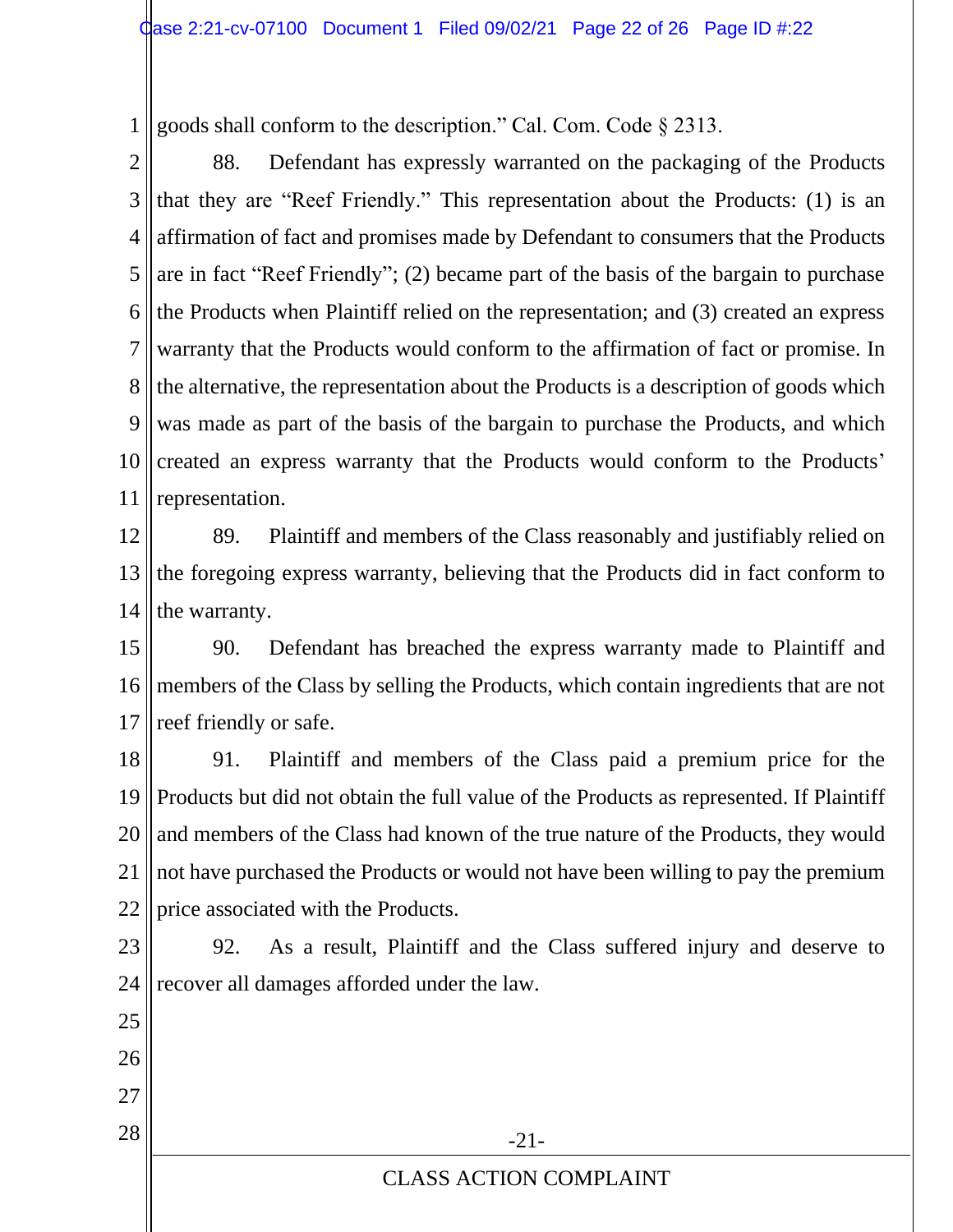2 3

1

# **FIFTH CLAIM FOR RELIEF Breach of Implied Warranty California Commercial Code § 2314 (***for the Class***)**

93. Plaintiff realleges Paragraphs 1-52 above as if fully set forth herein.

5

6

4

94. Plaintiff brings this claim individually and on behalf of the members of the proposed Class.

7 8 9 10 95. California's implied warranty of merchantability statute provides that "a warranty that the goods shall be merchantable is implied in a contract for their sale if the seller is a merchant with respect to goods of that kind." Cal. Com. Code § 2314(1).

11 12 13 14 96. California's implied warranty of merchantability statute also provides that "[g]oods to be merchantable must be at least such as . . . (f) [c]onform to the promises or affirmations of fact made on the container or label if any." Cal. Com. Code § 2314(2)(f).

15 16 17 97. Defendant is a merchant with respect to the sale of sunscreen products, including the Products. Therefore, a warranty of merchantability is implied in every contract for sale of the Products to California consumers.

18 19 20 21 22 23 98. By advertising the Products with their current labeling, Defendant made a promise on the label of the Products that the Products are "Reef Friendly." But the Products have not "conformed to the promises…made on the container or label" because they are not "Reef Friendly" as outlined above. Plaintiff, as well as other California consumers, did not receive the goods as impliedly warranted by Defendant to be merchantable.

24 25 26 99. Therefore, the Products are not merchantable under California law and Defendant has breached its implied warranty of merchantability in regard to the Products.

100. If Plaintiff and members of the Class had known that the Products were

 $28 \parallel$  -22-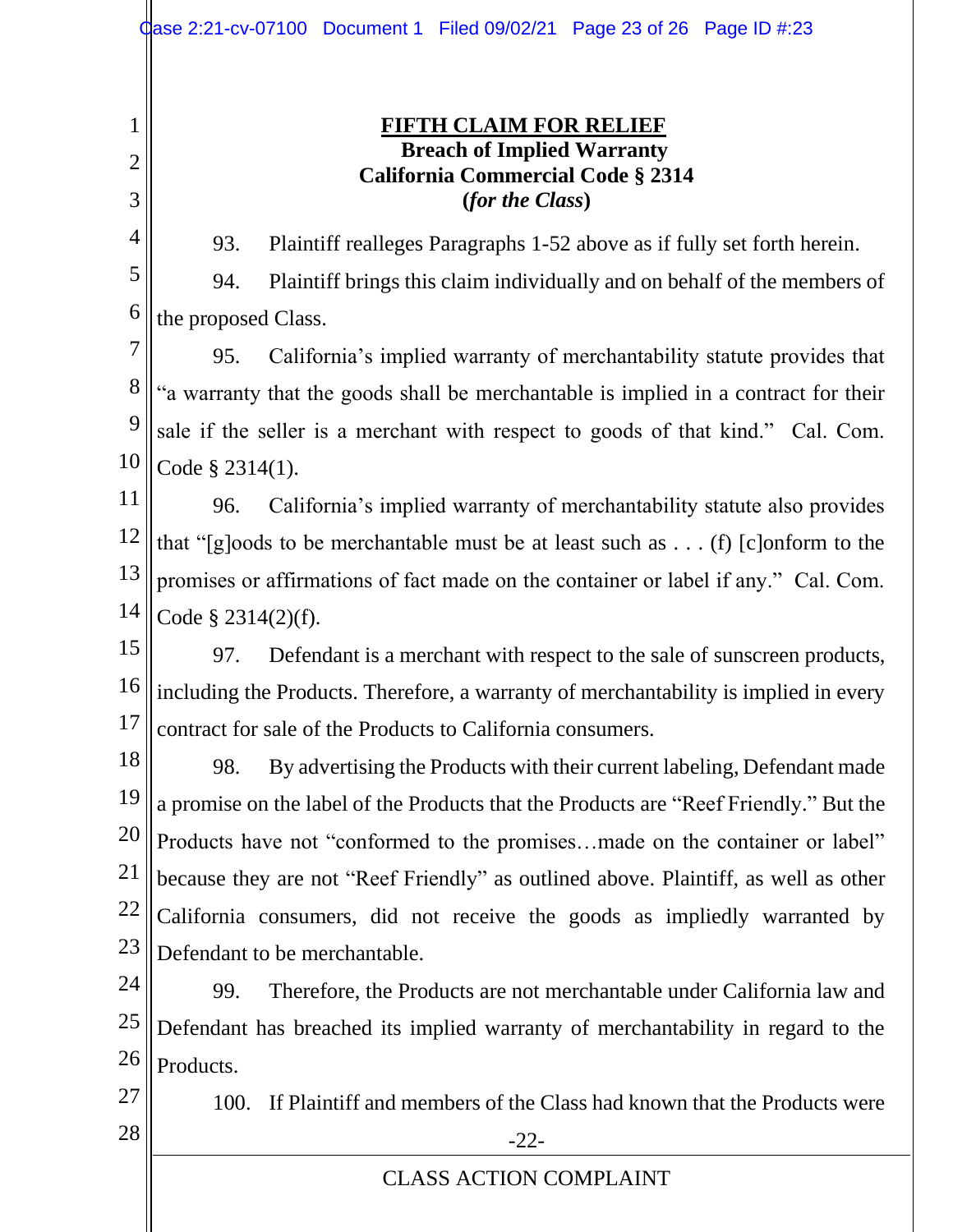1 2 3 4 not "Reef Friendly," they would not have been willing to pay the premium price associated with them or would not have purchased them at all. Therefore, as a direct and/or indirect result of Defendant's breach, Plaintiff and members of the Class have suffered injury and deserve to recover all damages afforded under the law.

#### **PRAYER FOR RELIEF**

6 7 WHEREFORE, Plaintiff, individually and on behalf of the members of the Classes, respectfully requests the Court to enter an Order:

8 9 A. certifying the proposed Classes under Federal Rule of Civil Procedure  $23(a)$ , (b)(2), and (b)(3), as set forth above;

10 11 B. declaring that Defendant is financially responsible for notifying the Class members of the pendency of this suit;

12 13 C. declaring that Defendant has committed the violations of law alleged herein;

14 D. providing for any and all injunctive relief the Court deems appropriate;

15 16 E. awarding statutory damages in the maximum amount for which the law provides;

17 18 19 F. awarding monetary damages, including but not limited to any compensatory, incidental, or consequential damages in an amount that the Court or jury will determine, in accordance with applicable law;

20 21 G. providing for any and all equitable monetary relief the Court deems appropriate;

22 23 H. awarding punitive or exemplary damages in accordance with proof and in an amount consistent with applicable precedent;

24 25 I. awarding Plaintiff reasonable costs and expenses of suit, including attorneys' fees;

26 27 J. awarding pre- and post-judgment interest to the extent the law allows; and providing such further relief as this Court may deem just and proper.

5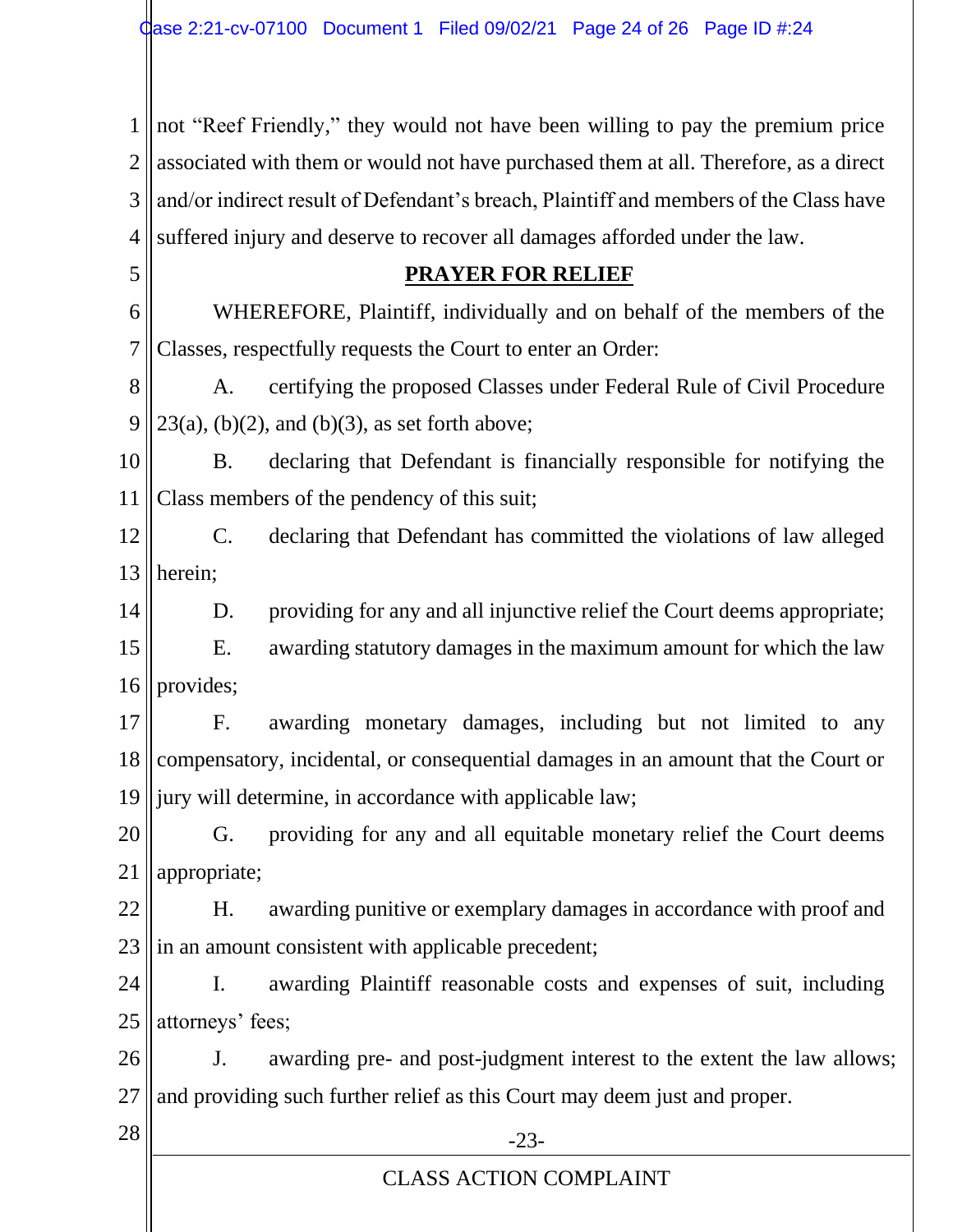| $\mathbf 1$<br><b>DEMAND FOR JURY TRIAL</b><br>$\overline{2}$<br>Plaintiff hereby demands a trial by jury on all claims so triable.<br>3<br>$\overline{4}$<br>Date: September 2, 2021<br>Respectfully submitted,<br>5<br>6<br><u>/s/ Benjamin Heikali</u> |  |
|-----------------------------------------------------------------------------------------------------------------------------------------------------------------------------------------------------------------------------------------------------------|--|
|                                                                                                                                                                                                                                                           |  |
|                                                                                                                                                                                                                                                           |  |
|                                                                                                                                                                                                                                                           |  |
|                                                                                                                                                                                                                                                           |  |
|                                                                                                                                                                                                                                                           |  |
| 7<br><b>FARUQI &amp; FARUQI, LLP</b>                                                                                                                                                                                                                      |  |
| 8<br>Benjamin Heikali (State Bar No. 307466)<br>bheikali@faruqilaw.com<br>9                                                                                                                                                                               |  |
| Ruhandy Glezakos (SBN 307473)<br>10                                                                                                                                                                                                                       |  |
| Email: rglezakos@faruqilaw.com<br>Joshua Nassir (State Bar No. 318344)<br>11                                                                                                                                                                              |  |
| Email: jnassir@faruqilaw.com<br>12                                                                                                                                                                                                                        |  |
| 10866 Wilshire Boulevard, Suite 1470<br>Los Angeles, California 90024<br>13                                                                                                                                                                               |  |
| Telephone: (424) 256-2884<br>14<br>Facsimile: (424) 256-2885                                                                                                                                                                                              |  |
| 15                                                                                                                                                                                                                                                        |  |
| <b>Counsel for Plaintiff</b><br>16<br>and the Proposed Classes                                                                                                                                                                                            |  |
| 17                                                                                                                                                                                                                                                        |  |
| 18                                                                                                                                                                                                                                                        |  |
| 19                                                                                                                                                                                                                                                        |  |
| 20                                                                                                                                                                                                                                                        |  |
| 21                                                                                                                                                                                                                                                        |  |
| 22                                                                                                                                                                                                                                                        |  |
| 23                                                                                                                                                                                                                                                        |  |
| 24                                                                                                                                                                                                                                                        |  |
| 25                                                                                                                                                                                                                                                        |  |
| 26                                                                                                                                                                                                                                                        |  |
| 27                                                                                                                                                                                                                                                        |  |
| 28<br>$-24-$                                                                                                                                                                                                                                              |  |
| <b>CLASS ACTION COMPLAINT</b>                                                                                                                                                                                                                             |  |